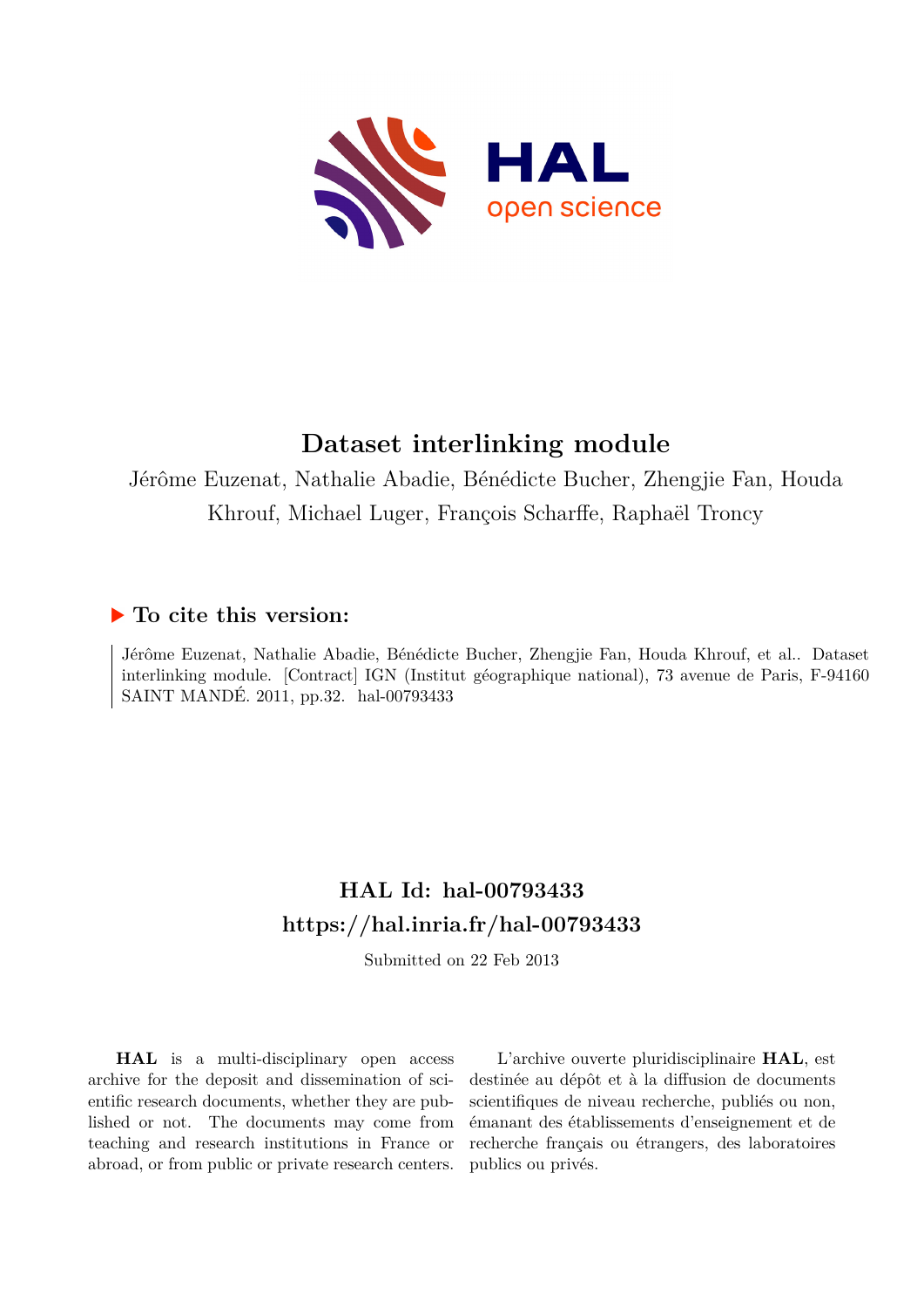



### ANR Contint – ANR-10-CORD-009

# D4.2 Dataset interlinking module

Coordinator: Jérôme Euzenat With contributions from: Nathalie Abadie (IGN), Bénédicte Bucher (IGN), Zhengjie Fan (INRIA), Houda Khrouf (EURECOM), Michael Luger (LIRMM), François Scharffe (LIRMM), Raphaël Troncy (EURECOM)

| Quality reviewer: | Serena Villata (INRIA) & Laurent Bihanic (ATOS) |
|-------------------|-------------------------------------------------|
| Reference:        | Datalift/2011/D4.2/v11                          |
| Project:          | Datalift ANR Contint ANR-10-CORD-009            |
| Date:             | November 8, 2011                                |
| Version:          | 11                                              |
| State:            | final                                           |
| Destination:      | public                                          |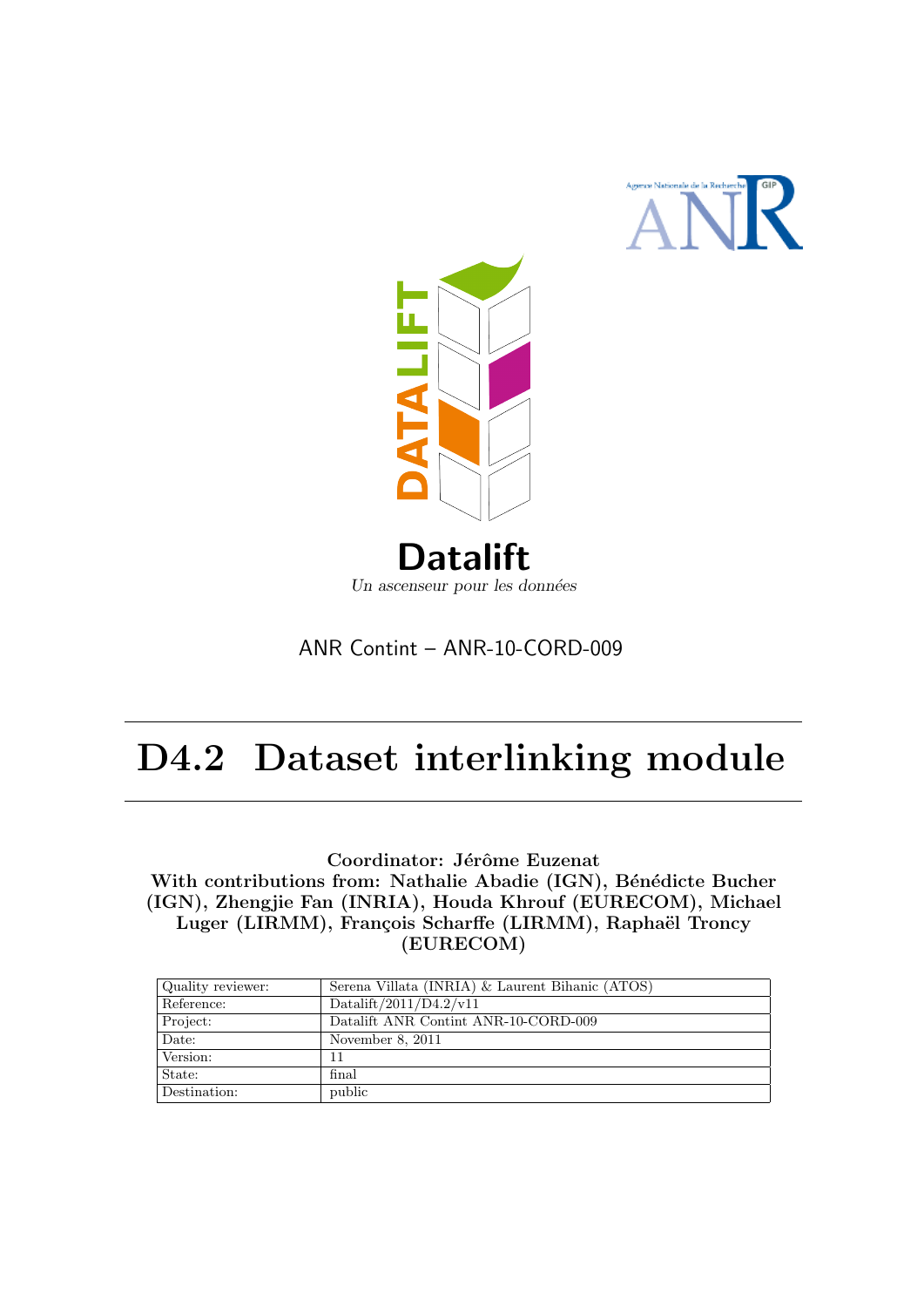#### EXECUTIVE SUMMARY

This document describes the first version of the data interlinking module on the Datalift platform.

We have chosen to integrate the Silk tool developed by the Frei Universität Berlin within the platform because it has already been broadly used and this is a maintained and opensource tool. So, we first briefly describe Silk and other components that may be useful within the data interlinking module.

Silk is a script-based tool: one has to write a script in the Silk-SL language telling Silk where and how to find links in the datasets. We present a script that can be used within the Datalift platform. We describe briefly how we have built the module around Silk and how Silk can take its data from the triple stores of the Datalift platform and how it can output the generated links in the platform's triple store as well. Of course, the module can still take its data out of the platform.

We also explain how we plan to extend this module so that it can go beyond Silk. This may be achieved in two different and complementary ways:

- by integrating modules within Silk that provides new interlinking methods or new ways to interlink;
- by automatically generating Silk scripts from our analysis to the data to be interlinked.

So, we describe two additional Silk modules that can be defined for matching time (events) and geographical data. We also explain how, from ontology alignment expressed in the expressive language EDOAL, it can be possible to generate links or Silk scripts that take advantage of the content of alignments. This is what we will concentrate on, in the first part of the second year.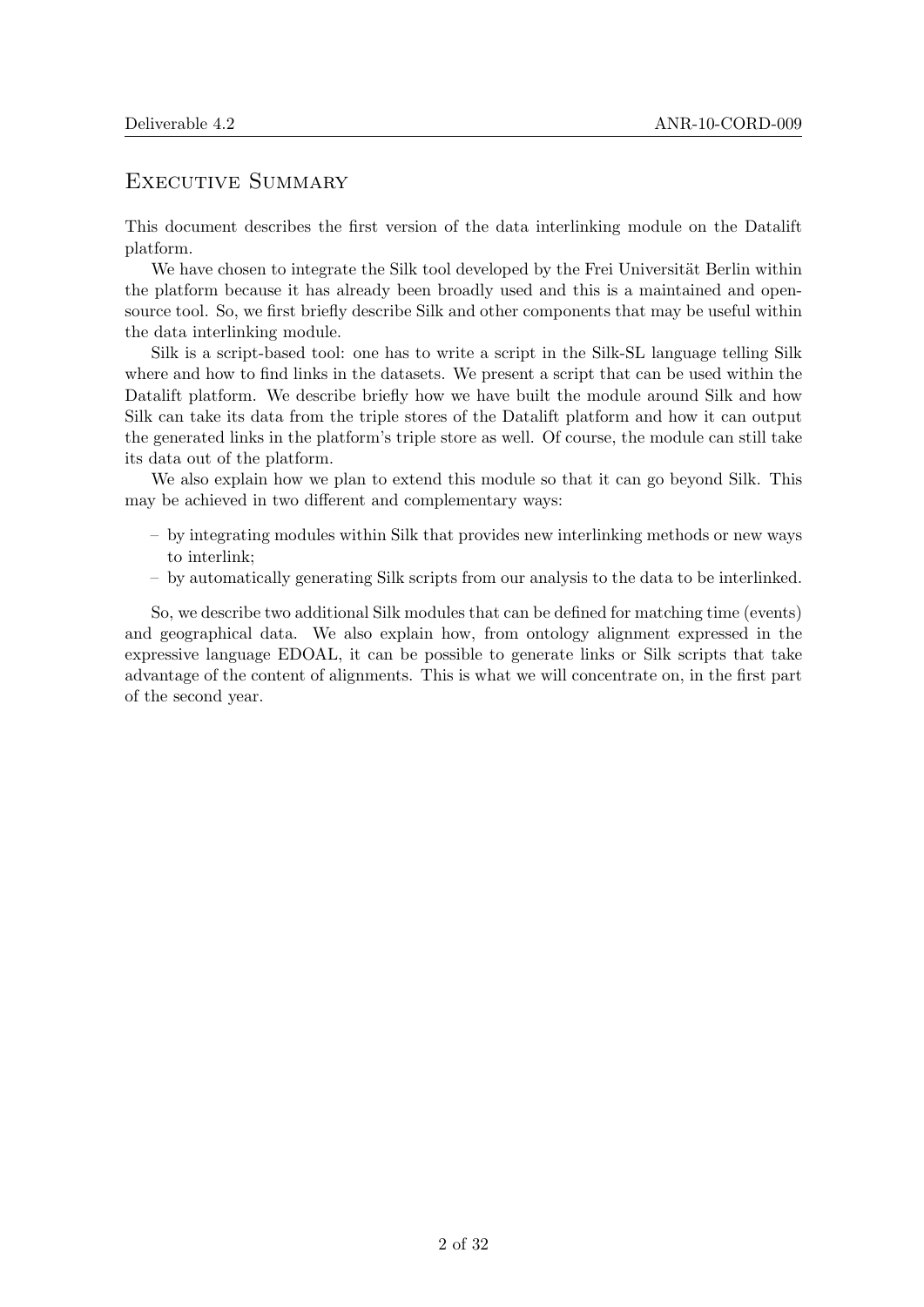### Document Information

| <b>ANR</b> Project | ANR Contint $-$ ANR-10-CORD-009 | Acronym | Datalift. |
|--------------------|---------------------------------|---------|-----------|
| Number             |                                 |         |           |
| Full Title         | Un ascenseur pour les donnes    |         |           |
| <b>Project URL</b> | http://www.datalift.org/        |         |           |
| Document URL       |                                 |         |           |

| Deliverable  | Number | -4.2 | Title | Dataset interlinking module |
|--------------|--------|------|-------|-----------------------------|
| Work Package | Number |      | Title | Data interlinking           |

| Date of Delivery            | Contractual                                 | M <sub>12</sub>                                                | Actual            | 28-09-2011 |
|-----------------------------|---------------------------------------------|----------------------------------------------------------------|-------------------|------------|
| $ \operatorname{Status} $   |                                             | final                                                          | final $\boxtimes$ |            |
| $\sqrt{\phantom{a}}$ Nature |                                             | prototype $\boxtimes$ report $\square$ dissemination $\square$ |                   |            |
| $\mid$ Dissemination level  | $\Box$ bublic $\boxtimes$ consortium $\Box$ |                                                                |                   |            |

| Authors (Partner) |         |                          | Nathalie Abadie (IGN), Bénédicte Bucher (IGN), Zhengjie Fan (INRIA), Houda<br>Khrouf (EURECOM), Michael Luger (LIRMM), François Scharffe (LIRMM), |
|-------------------|---------|--------------------------|---------------------------------------------------------------------------------------------------------------------------------------------------|
|                   |         | Raphaël Troncy (EURECOM) |                                                                                                                                                   |
| Resp. Author      | Name    | Jérôme Euzenat           | $E$ -mail Jerome.Euzenat@inria.fr                                                                                                                 |
|                   | Partner | <b>INRIA</b>             |                                                                                                                                                   |

| Abstract            | This report presents the first version of the interlinking module for the Datalift |
|---------------------|------------------------------------------------------------------------------------|
| (for dissemination) | platform as well as strategies for future developments.                            |
| Keywords            | data interlinking, linked data, instance matching                                  |

| Version Log           |              |            |                                                |
|-----------------------|--------------|------------|------------------------------------------------|
| <b>Issue Date</b>     | Rev No.      | Author     | Change                                         |
| 20/09/2011            | $\mathbf{I}$ | J. Euzenat | Initial entry with existing data               |
| 21/09/2011            | 2            | J. Euzenat | Added info about Michael Luger's platform      |
| 24/09/2011            | 3            | J. Euzenat | Added extended abstract                        |
| 26/09/2011            | 4            | Z. Fan     | Described actual implementation                |
| 29/09/2011            | 5            | B. Bucher  | Added geographical part                        |
| 29/09/2011            | 6            | Z. Fan     | Cleaned up biblio                              |
| 30/09/2011            |              | J. Euzenat | Intro/conclusion                               |
| 01/10/2011            | 8            | J. Euzenat | Overall revision                               |
| $\frac{03}{10}{2011}$ | 9            | R. Troncy  | Added additional measures integrated into Silk |
| 03/10/2011            | 10           | J. Euzenat | Final version (more details in $\S4$ )         |
| 04/11/2011            | 11           | Z. Fan     | Taken quality control comments into account    |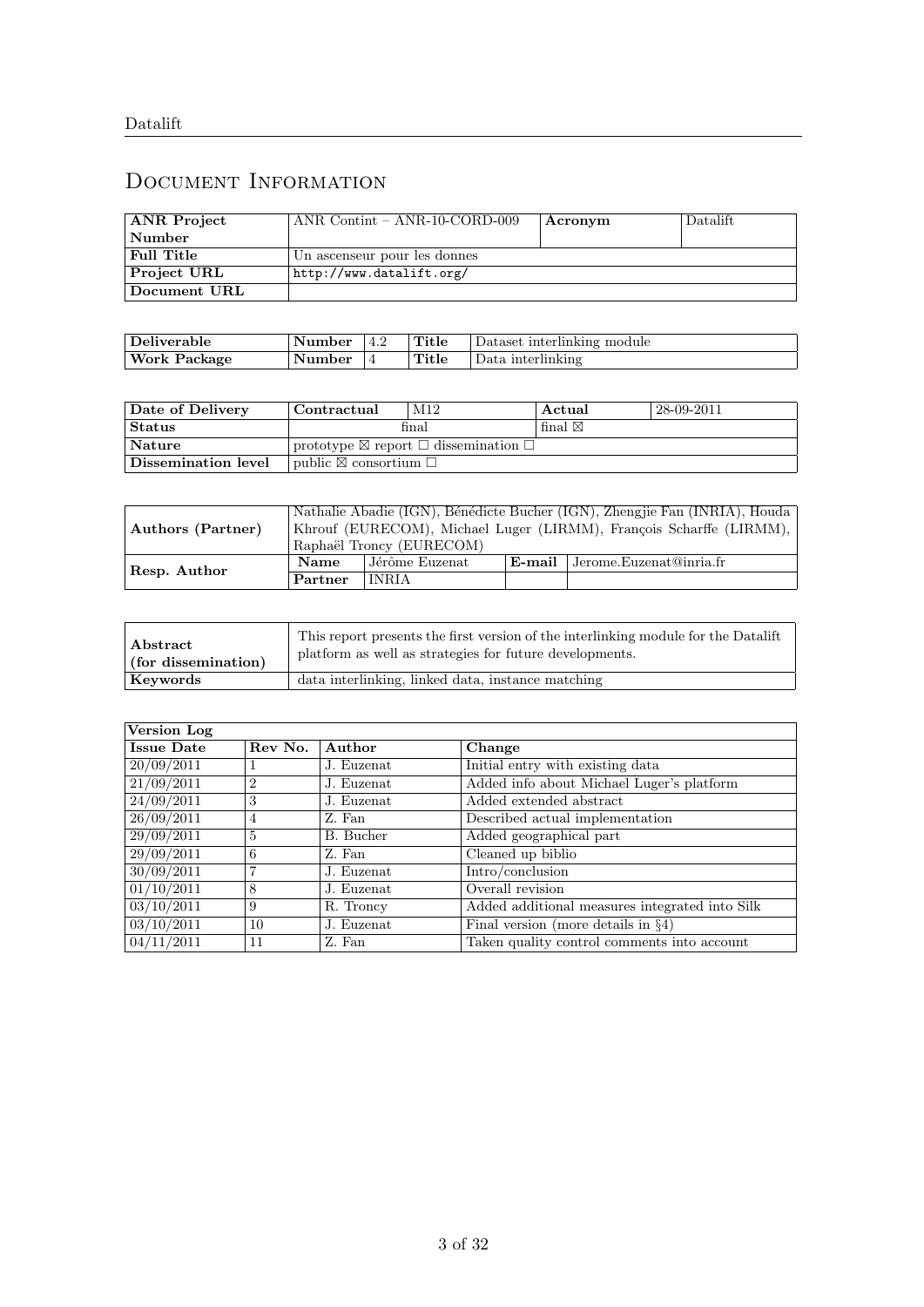### TABLE OF CONTENTS

| 1              | <b>INTRODUCTION</b>                                                           | 5                                      |
|----------------|-------------------------------------------------------------------------------|----------------------------------------|
| $\overline{2}$ | <b>CONTEXT</b><br>2.1<br>2.2<br>Data management tool<br>2.3<br>2.4            | 6<br>$6\phantom{.}6$<br>8<br>10<br>12  |
| 3              | IMPLEMENTATION CHOICES<br>3.1<br>3.2<br>3.3                                   | 13<br>13<br>13<br>15                   |
| $\overline{4}$ | CURRENT PROTOTYPE DESCRIPTION<br>4.1<br>4.2<br>4.3                            | 16<br>16<br>16<br>19                   |
| $\overline{5}$ | ADDITIONAL COMPONENTS<br>5.1<br>5.2<br>5.3<br>5.4<br>Conclusion               | 20<br>20<br>20<br>22<br>23             |
| 6              | USING EDOAL TO CONTROL INTERLINKING<br>6.1<br>6.2<br>6.3<br>6.4<br>6.5<br>6.6 | 24<br>24<br>25<br>26<br>27<br>29<br>29 |
| 7              | <b>CONCLUSION</b>                                                             | 30                                     |
|                | <b>REFERENCES</b>                                                             | 30                                     |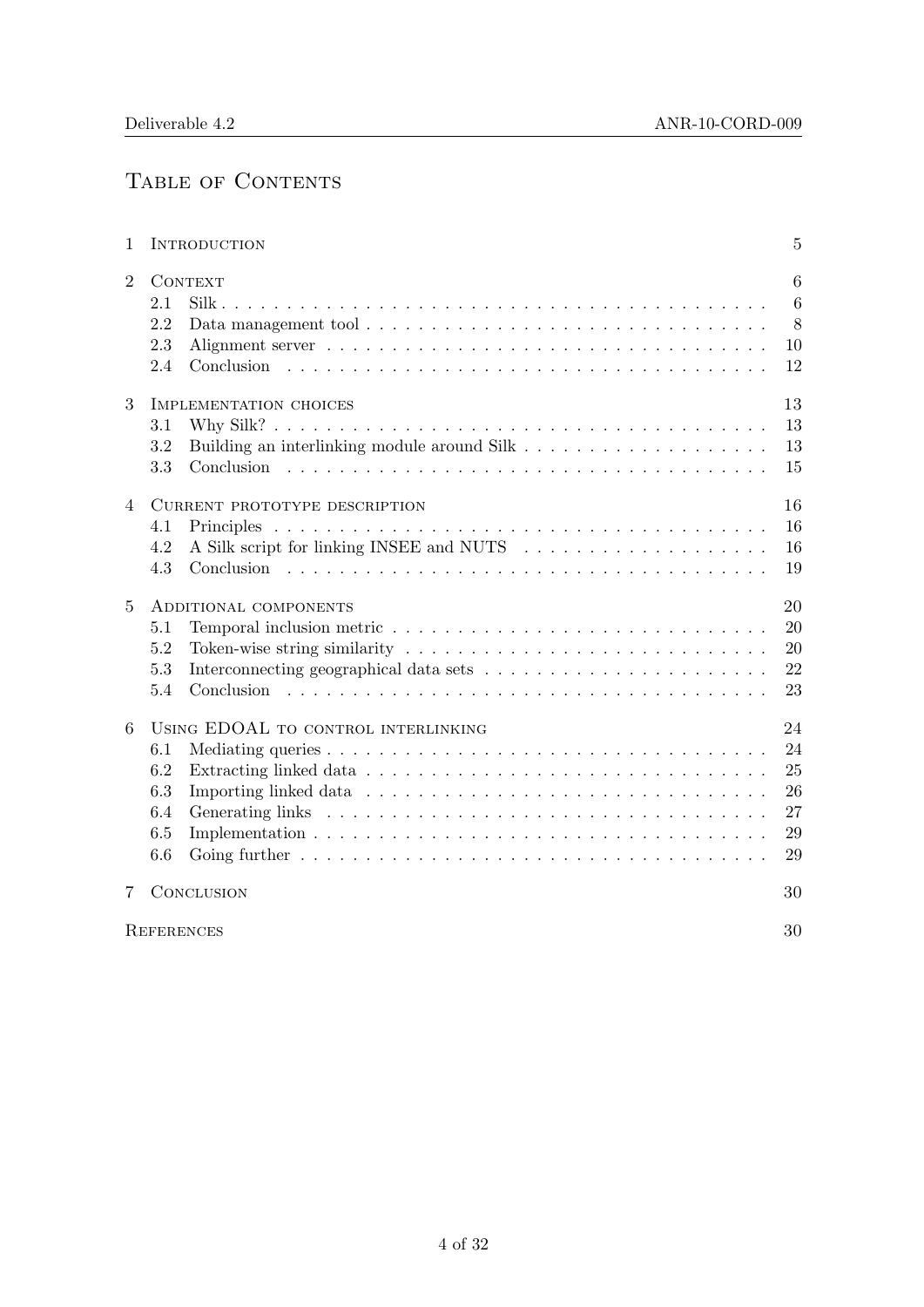#### 1. Introduction

This deliverable presents the design of the interlinking module of the Datalift platform.

There are lots of isolated RDF data sets being published everyday. A web of linked RDF data set is highly required for web users to share information with each other. For that purpose, the dataset published from the Datalift platform must be linked to other, likely external, datasets. It is the purpose of the interlinking module to propose this feature.

We decided to provide more context to the actual prototype by considering tools that could be used for the module as well as peripheral tools. We also provide information about how this module is supposed to develop in the future through extensions.

Hence, this deliverable discusses existing tools that we may reuse in the platform  $(\S2)$ . Existing linking algorithms are, for their part, the object of Deliverable D4.1. We then briefly motivate the choice that has been made for the implementation of the module and give a general view of how this implementation will be developed (§3). We describe the current implementation and its capabilities (§4). Finally we present the blueprint for future work: implementing specialised Silk plug-in that may be used with the dataset considered in the Datalift project  $(\S$ 5) and discussing how to use alignments for generating Silk specifications  $(§6).$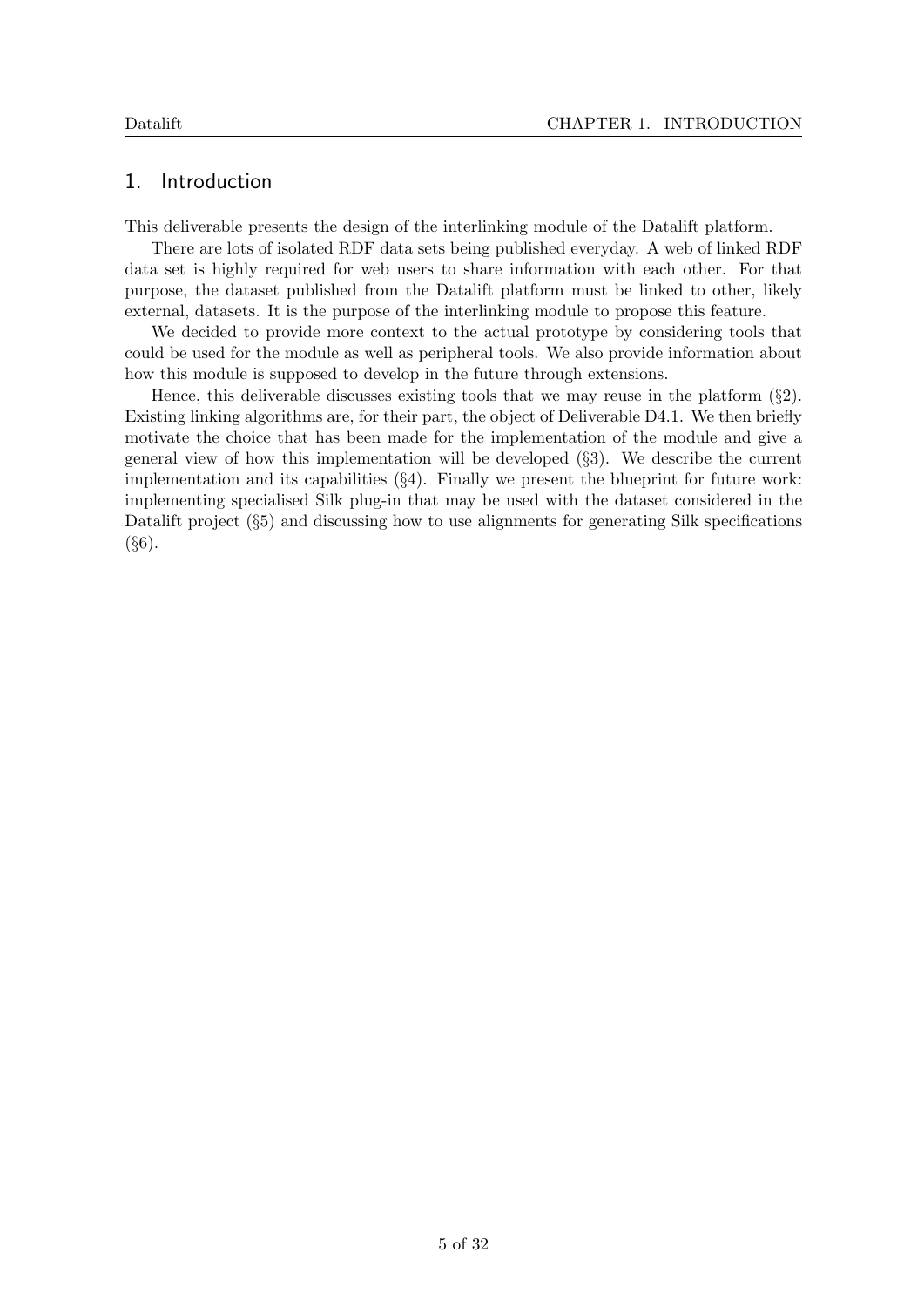#### 2. Context

In this chapter, we describe in some details existing tools that may be used in the platform or with the platform. This description may skip and the reader may come back to it if he or she needs more contextual information.

We describe mainly two tools: Silk  $(\S2.1.1)$ , a system for establishing links among data sources, and MDR  $(\S2.2)$  a system for manipulating data sources which may ultimately be used for generating Silk scripts (manually). Since MDR may use an alignment server, we briefly present one (§2.3). Even if MDR is not used within the platform, Alignment servers may be used to retrieve alignments prior to interlinking data.

#### 2.1 Silk

 $Silk<sup>1</sup>$ , or the Silk Link Discovery Engine, is also described and compared to other tools in Deliverable D4.1. It is an interlinking software that helps to find out similar items in RDF data sets. It accepts RDF data sets both in file and in SPARQL endpoint. After interlinking computation, it produces RDF link set both in file and in SPARQL endpoint.

In order to fulfill the interlinking computation, Silk needs the specification of several information. They are,

- the concepts from which to find the similar items,
- the properties of the concepts upon which to match the similar items,
- the techniques that are used to match the properties' values, and
- the threshold of linking or not.

All these information are specified in a link specification file. Silk will run such file to produce link sets between different data sets.

Silk provides different variants for their functions. They are,

- Silk Single Machine, which is used to produce RDF links on a single machine,
- Silk MapReduce, which is used to deploy Silk on groups of machines and
- Silk Server, which acts as an identity resolution module in any application background that checks whether there are new links arising when new RDF data sets are coming.

Silk also provides a workbench to produce the link specification file.

In what follows, we embedded Silk Single Machine in the Datalift interlinking module. However, we may use the other settings.

#### 2.1.1 Silk-LSL: a linking specification language

Below is a Silk-LSL specification to interlink cities in the two data sets DBpedia (http://dbpedia.org/ontology/) and Geonames (http://www.geonames.org/ontology#) [4]:

<Silk>

```
<Prefix id="rdfs" namespace=
        "http://www.w3.org/2000/01/rdf-schema#" />
<Prefix id="dbpedia" namespace=
        "http://dbpedia.org/ontology/" />
<Prefix id="gn" namespace=
```
<sup>1</sup>http://www4.wiwiss.fu-berlin.de/bizer/silk/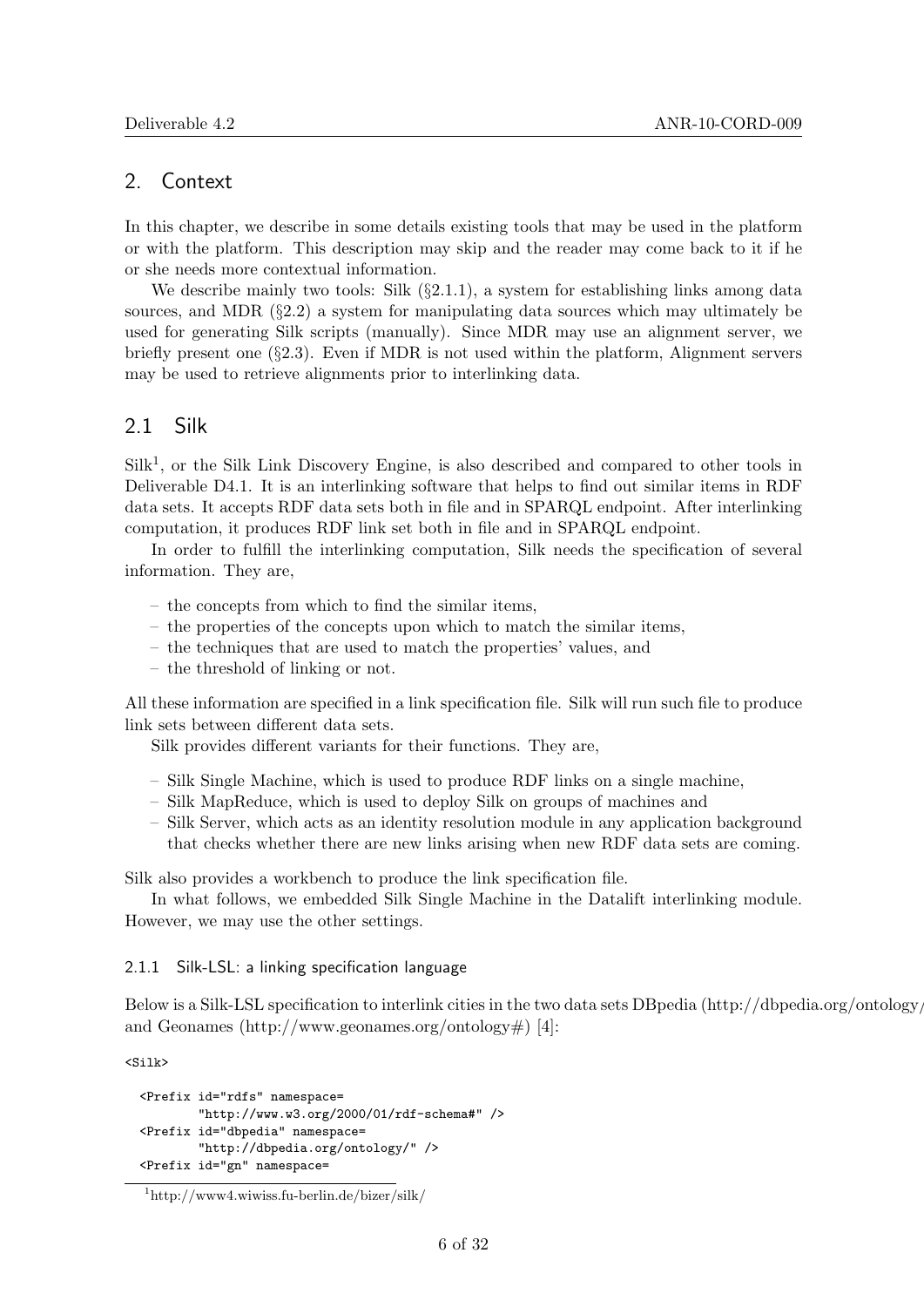```
"http://www.geonames.org/ontology#" />
<DataSource id="dbpedia">
  <EndpointURI>http://demo_sparql_server1/sparql
  </EndpointURI>
  <Graph>http://dbpedia.org</Graph>
</DataSource>
<DataSource id="geonames">
  <EndpointURI>http://demo_sparql_server2/sparql
  </EndpointURI>
  <Graph>http://sws.geonames.org/</Graph>
</DataSource>
<Interlink id="cities">
  <LinkType>owl:sameAs</LinkType>
  <SourceDataset dataSource="dbpedia" var="a">
    <RestrictTo>
       ?a rdf:type dbpedia:City
    </RestrictTo>
  </SourceDataset>
  <TargetDataset dataSource="geonames" var="b">
    <RestrictTo>
     ?b rdf:type gn:P
    </RestrictTo>
  </TargetDataset>
  <LinkCondition>
    < AVG><Compare metric="jaroSimilarity">
        <Param name="str1" path="?a/rdfs:label" />
        <Param name="str2" path="?b/gn:name" />
      </Compare>
      <Compare metric="numSimilarity">
        <Param name="num1"
              path="?a/dbpedia:populationTotal" />
        <Param name="num2" path="?b/gn:population" />
      </Compare>
    </AVG>
  </LinkCondition>
  <Thresholds accept="0.9" verify="0.7" />
  <Output acceptedLinks="accepted_links.n3"
    verifyLinks="verify_links.n3"
   mode="truncate" />
</Interlink>
```
#### $\langle$ /Silk>

This specification fulfills two roles:

- It is an alignment: it specifies the classes in which entities to link can be found. Restrictions to dbpedia:City and gn:P are in fact an alignment between these two concepts. Similarly, the compared properties dbpedia:populationTotal and gn:population and rdfs:label and gn:name, respectively provide the correspondences between properties.
- It specifies how to link entities. Indeed, what Silk brings in addition to an alignment is the specification of how to decide if two entities should be linked: when the average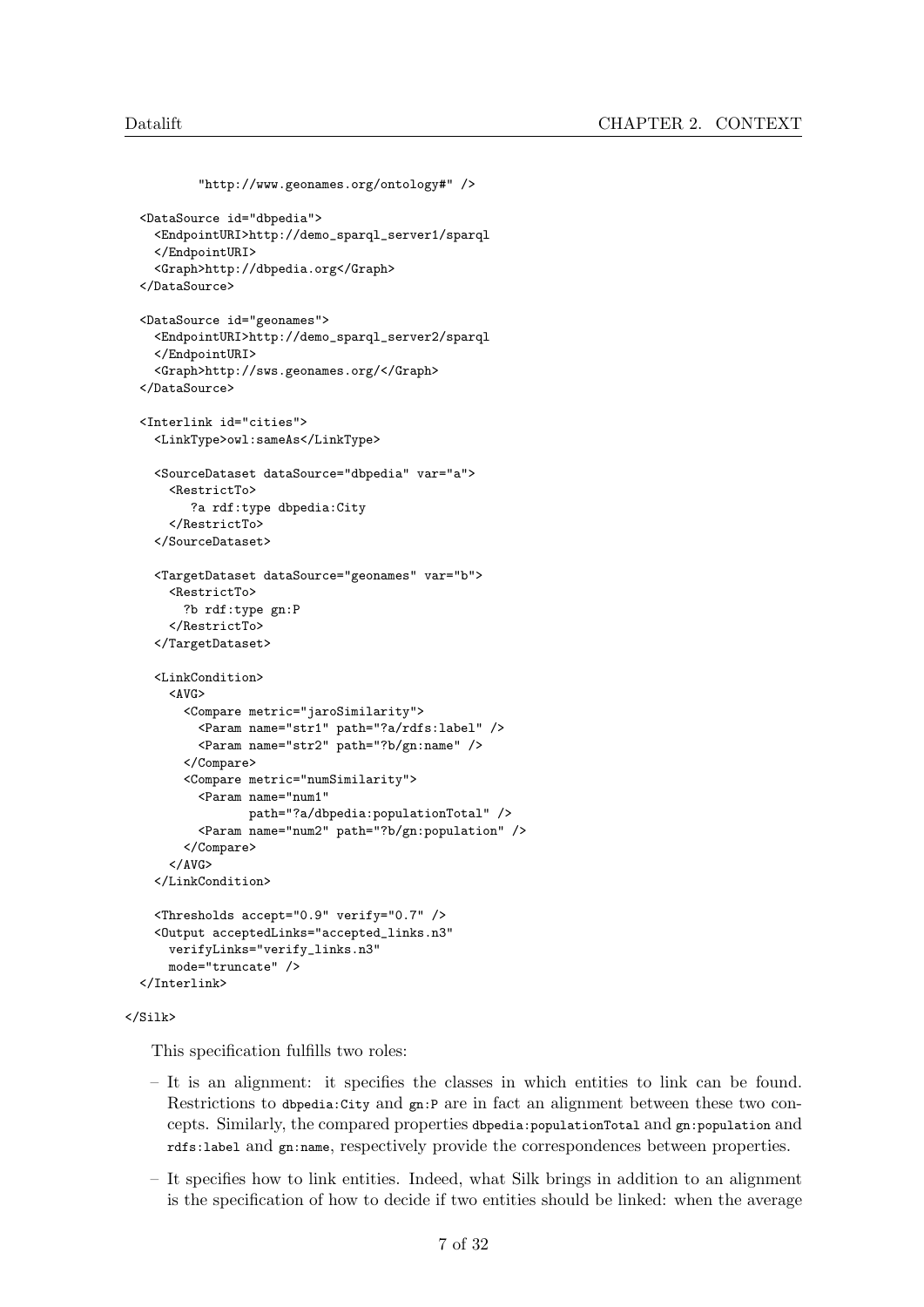| <b>Matcher</b><br><b>Alignments</b><br><b>Explorer</b>                                                                                                 |                                                                                           |                                           |                   | Add Namespaces   Alignments   Home        |
|--------------------------------------------------------------------------------------------------------------------------------------------------------|-------------------------------------------------------------------------------------------|-------------------------------------------|-------------------|-------------------------------------------|
| Source Endpoint: http://localhost:8080/openrdf-sesame/repositories/test                                                                                | Target Endpoint: http://localhost:8080/openrdf-sesame/repositories/dailymed               |                                           |                   |                                           |
| <b>DIS</b><br>cov<br><b>Properties</b><br><b>Classes</b>                                                                                               | <b>Classes</b>                                                                            | <b>Properties</b>                         | <b>DIS</b><br>cov |                                           |
| http://xmlns.com/foaf/0.1/page<br>1.00 <sub>1</sub><br>00.1<br>sider:drugs                                                                             | http://www4.wiwiss.fu-berlin.de/drugbank/vocab/resource/class/Offer dailymed:producesDrug |                                           | 0.07<br>.00.      |                                           |
| 0.35<br>sider:stitchId<br>00.<br>sider:side_effects                                                                                                    | dailymed:drugs                                                                            | dailymed:representedOrganization          | 0.17<br>0.43      |                                           |
| 0.02<br>sider:sideEffect<br>0.33                                                                                                                       | dailymed:organization                                                                     | dailymed:routeOfAdministration            | 0.43<br>0.01      |                                           |
| 0.35<br>00<br>sider:siderDrugId                                                                                                                        | dailymed:ingredients                                                                      | dailymed:activeMolety                     | 0.39<br>0.43      |                                           |
| 0.35<br>sider:drugName                                                                                                                                 |                                                                                           | dailymed:activeIngredient                 | 0.45<br>0.43      |                                           |
| 0.65<br>00.<br>sider:sideEffectId                                                                                                                      |                                                                                           | dailymed:genericDrug                      | 0.33<br>0.16      |                                           |
| 0.65<br>.00.<br>sider:sideEffectName                                                                                                                   |                                                                                           | dailymed:fullName                         | 0.76<br>0.43      |                                           |
|                                                                                                                                                        |                                                                                           | dailymed:name                             | 0.62<br>0.43      |                                           |
|                                                                                                                                                        |                                                                                           | dailymed:genericMedicine                  | 0.50<br>0.43      |                                           |
|                                                                                                                                                        |                                                                                           | dailymed:possibleDiseaseTarget            | 0.12<br>0.09      |                                           |
|                                                                                                                                                        |                                                                                           | dailymed:inactiveIngredient               | 0.42<br>0.11      |                                           |
|                                                                                                                                                        |                                                                                           | dailymed:dosage                           | 0.38<br>.97       |                                           |
|                                                                                                                                                        |                                                                                           | dailymed:sideEffect                       | 0.00<br>0.91      |                                           |
|                                                                                                                                                        |                                                                                           | dailymed:precaution                       | 0.99<br>0.32      |                                           |
|                                                                                                                                                        |                                                                                           | dailymed:contraindication                 | 0.34<br>0.77      |                                           |
|                                                                                                                                                        |                                                                                           | dailymed:adverseReaction                  | 0.38<br>0.93      |                                           |
|                                                                                                                                                        |                                                                                           | dailymed:description                      | 0.37<br>0.99      |                                           |
|                                                                                                                                                        |                                                                                           | dailymed:clinicalPharmacology             | 0.37<br>.96       |                                           |
|                                                                                                                                                        |                                                                                           | dailymed:supply                           | 0.38<br>.00.      |                                           |
|                                                                                                                                                        |                                                                                           | dailymed:overdosage                       | 0.31<br>0.84      |                                           |
|                                                                                                                                                        |                                                                                           | dailymed:boxedWarning                     | .87<br>0.12       |                                           |
| <b>Selections</b><br><b>Correspondences</b>                                                                                                            |                                                                                           | dailymed:supplementalPatientMaterial 0.00 | .93               |                                           |
| sider:stitchId<br>dailymed:supply                                                                                                                      |                                                                                           | dailymed:warning                          | 0.27<br>0.94      |                                           |
| Use Restriction<br>Store <sub>1</sub><br>sider:side_effects dailymed:ingredients<br>Use Restriction                                                    |                                                                                           | dailymed:indication                       | 0.37<br>0.91      |                                           |
| Store <sub>1</sub><br>sider:sideEffectName dailymed:description<br>Use Restriction<br>Use Restriction<br>sider:siderDrugId dailymed:inactiveIngredient |                                                                                           |                                           |                   |                                           |
| sider:drugName<br>dailymed:name<br><b>Use Restriction</b>                                                                                              |                                                                                           |                                           |                   |                                           |
| sider:sideEffectId<br>dailymed:fullName<br>Use Restriction                                                                                             |                                                                                           |                                           |                   | <b>Dataset Analysis</b>                   |
| dailymed:drugs<br>sider:drugs<br>Use Restriction                                                                                                       |                                                                                           |                                           |                   | <b>Property Correspondences Discovery</b> |
|                                                                                                                                                        |                                                                                           |                                           |                   |                                           |

Figure 2.1: The Alignment view of DMT.

(AVG) of their respective distances (Compare) is over a threshold (Threshold, there are two thresholds, one for accepting automatically the equivalence and one for drawing the attention of a user).

#### 2.2 Data management tool

The Data management tool of Michael Luger (U. Innsbruck) is a tool for navigating and interlinking datasets graphically. It allows for:

- interactively displaying pairs of datasets and select properties to compare;
- using ontology alignments from an Alignment server to identify properties to compare;
- analysing the datasets in order to establish keys;
- matching datasets (work in progress).

This tool could be used in parallel of the platform in order to analyse datasets or it could be integrated within the platform.

The Alignment view (see Figure 2.1) displays all the classes and properties of the two datasets and offers features to deal with schema alignments and dataset analysis. Its purpose is the discovery of information about the datasets, in particular possible schema-level correspondences which are suitable restrictions for the Matcher, i.e., candidate selection.

There are two reasons for creating an Alignment view separate from the Dataset Explorer:

- The selection of resources serves a different purpose, so it will not trigger the dataset filtering SPARQL queries as in the Dataset Explorer.
- The features that are part of this view would clutter the interface too much, when combined with the browsing feature.

Upon activating this view, an Alignment server [7] is checked for schema alignments, and the schema alignments are then displayed both inline and in the bottom left corner (each pair of table cell's color increases the hue of a base color). These alignments can be selected for restricting the input of the Matcher view.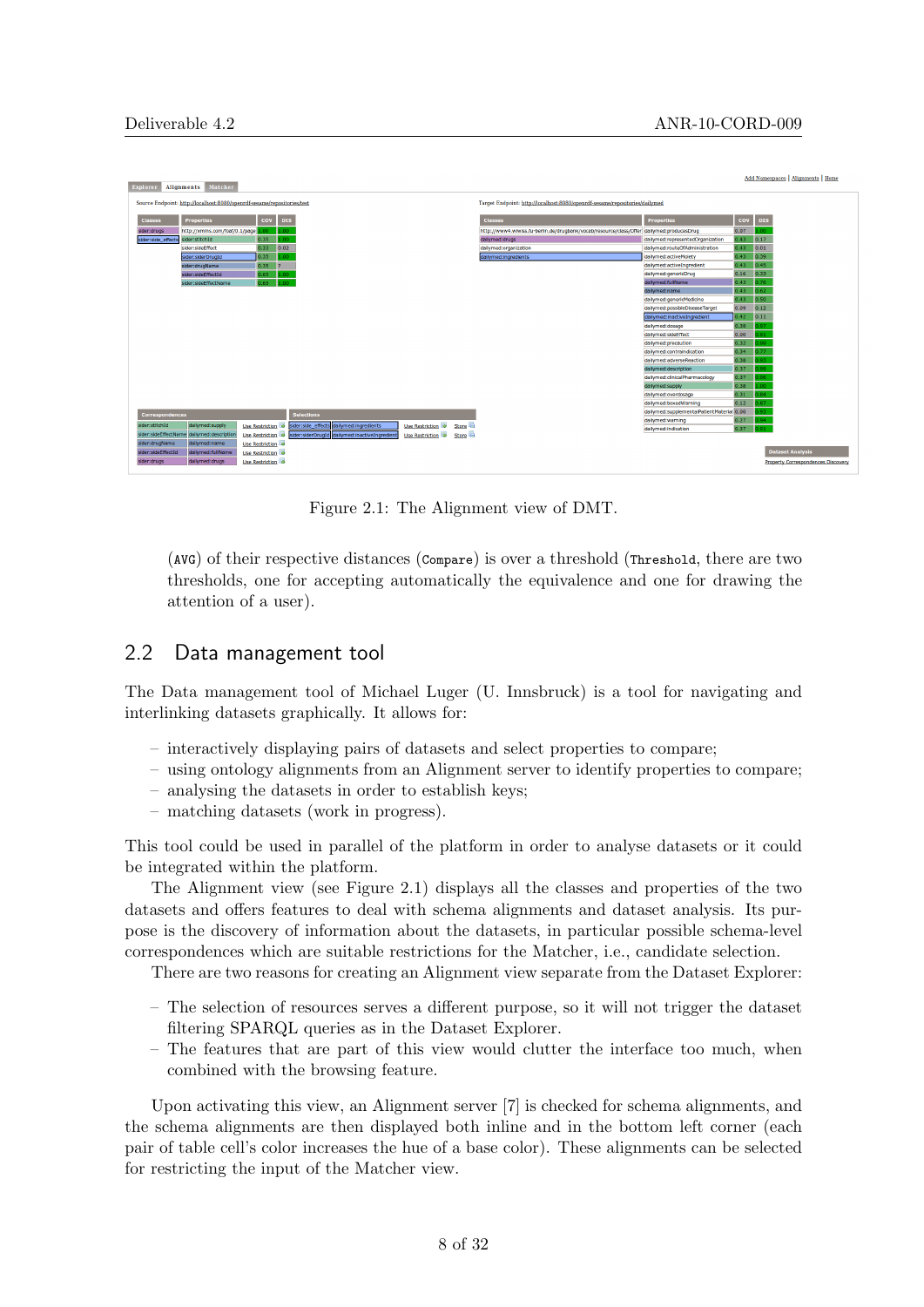When selecting two classes or two properties from each of the two schema-views, they will show up at the bottom of the view. They can be stored on the Alignment Server or directly used as restriction input for the Matcher view.

There is an option to calculate the discriminability and coverage factors for each property, and results will be shown inline. The algorithms are adapted from [24].

Property Correspondences Discovery, i.e., candidate selection, allows for finding schemalevel correspondences between properties of the two datasets by investigating instance-level information: Taking for example the sider and dailymed datasets, suppose we perform stringbased matching between the object values for all possible property combinations between the two datasets, there would be a total of approximately 2 000 000 000 different comparisons.

The number of comparisons can be reduced massively while still maintaining totally useful results (in comparison) as follows:

- only match literals.
- only match literals with the same datatype (detect datatypes of type integer, double, uri, xml, string, description (100+ character strings)) - also according to the datatype, suitable matching methods can applied.
- only match properties that fulfill certain discriminability and coverage criteria.
- for each remaining property-pair, only match a subset of the property-values from one dataset with all the property-values of the other dataset. This means, for each property-pair, we put for example the constraint LIMIT 10 for the property-values of the one dataset's selected property and match each of those 10 property-values with all the property-values of the second dataset's selected property. Then for each of the 10 property-values, we remember the highest score and calculate the average over each of those 10 highest scores. Suppose a value range between 0.0 and 1.0 for such a score: when comparing the results of using LIMIT 10 with LIMIT 100, with the above dataset there was a maximum difference of 0.07 between the scores for each property-pair (except one outlier).

This means, that we can effectively reduce the number of comparisons and still obtain very useful results: Datatype detection reduces the number of comparisons from 2 000 000 000 to 150 000 000, and the LIMIT constraint to 750 000 for the above pair of datasets. Taking into account the property coverage and discriminability factors obtain an even higher reduction, but such constraints have to be used properly. Indexing could further improve performance.

For scoring those property-similarities, one option would be to count the percentage of exact or near-exact matches, another to calculate the average over the highest scores for each value from the LIMIT-constrained dataset. In addition to displaying those scores in the user interface after triggering this method, the best matches between the property-values could be displayed (perhaps a pop-up for each of the e.g. 10 matches or a selection) to allow the user to investigate suitable candidates.

This candidate selection feature could be further improved by using other schema alignment methods such as also comparing the classes- and properties-titles and looking into the structure of the schemas.

The matcher view is not available yet. Basically, the idea for the overall workflow is that property restrictions for the matcher can be selected from the Dataset Explorer and the Alignments views:

- Properties can be selected as restrictions for the matcher.
- Classes can be selected as restrictions, and consequently all the properties under the classes constraint are used as input for the matcher.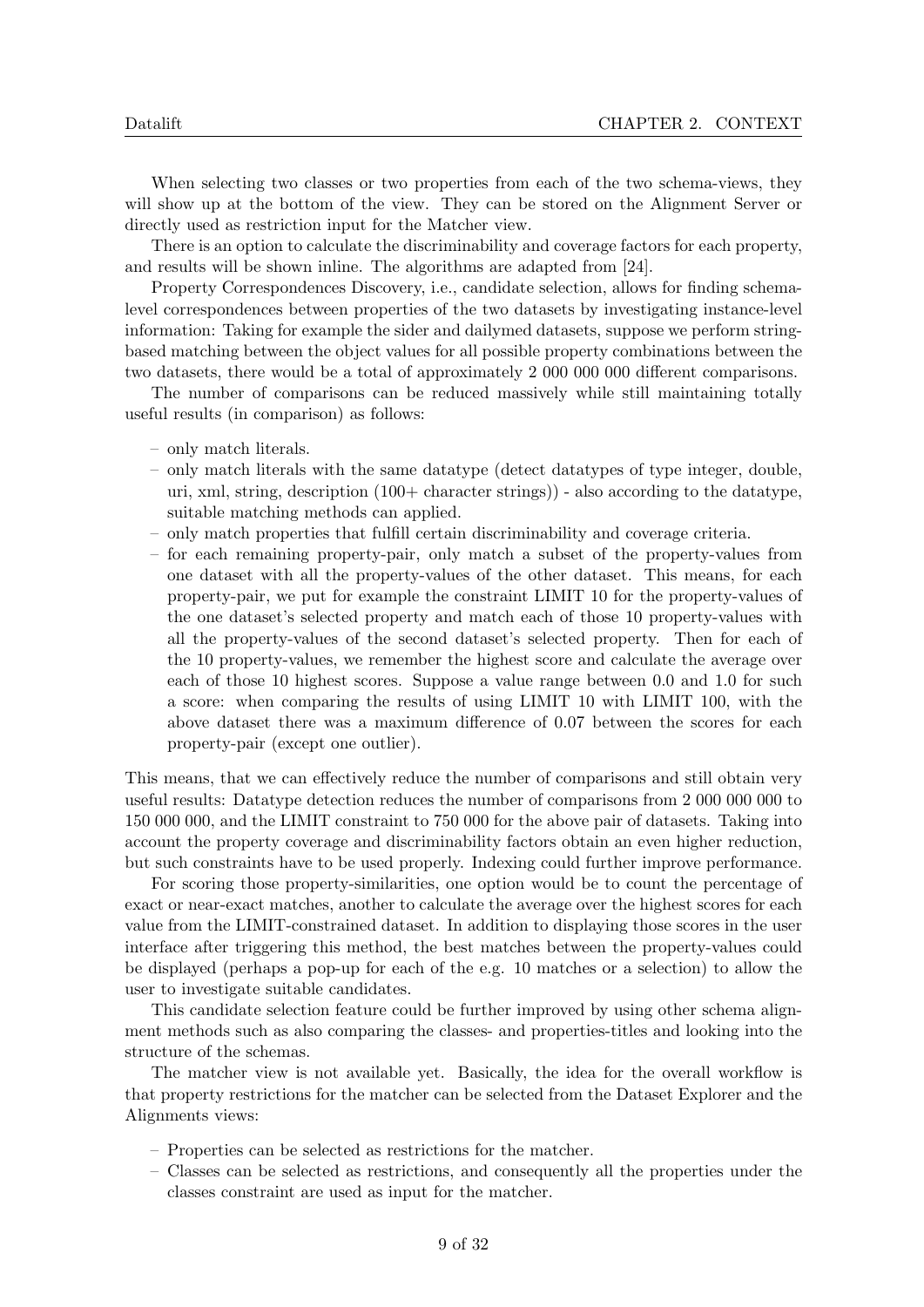– Properties can be constrained by their object-values and those constrained properties serve as input for the matcher.

This needs to be defined in more detail, including how to best handle the picking of union and intersection of properties.

Then, the user can specify the matching method and weights for each of the properties. Again, some features like matching datatypes as well as coverage and discriminability can be displayed to assist the user.

During or after the matching phase, matched instances along with all their associated classes, properties, and property-values can be displayed to the user who can then supply feedback.

It would also be possible for the matching view to generate Silk specifications instead of actually performing the match.

#### 2.3 Alignment server

Alignment servers are independent software components which offer a library of matching methods and an alignment store that can be used by their clients. MDR uses an Alignment server for retrieving alignments in order to help linking data. The Datalift platform may take advantage of them for the same purpose.

In a minimal configuration, alignment servers contribute to storing and communicating alignments. Ideally, they can offer all the following services:

- Matching two ontologies possibly by specifying the algorithm to use and its parameters (including an initial alignment).
- Storing an alignment in persistent storage.

Retrieving an alignment from its identifier.

- Retrieving alignment metadata from its identifier can be used for choosing between specific alignments.
- Finding (stored) alignments between two specific ontologies.
- Comparing alignments for determining what their differences are.
- Editing an alignment by adding or discarding correspondences (this is typically the result of a graphic editing session).
- Trimming alignments, i.e., selecting correspondences within thresholds.
- Generating code implementing ontology transformations, data translations or bridge axioms from a particular alignment.

Translating a message with regard to an alignment.

Finding a similar ontology is useful when one wants to align two ontologies through an intermediate one.

All these services are potentially useful for Datalift if users want to match ontologies and manipulate alignments before interlinking data. However, the main services to be used in our case is the storing and retrieving service. It will allow to provide already stored alignments to the platform.

For instance, someone wanting to interlink a data set using ontology o with a data set using an ontology  $o''$  can ask for matching the two ontologies and using the alignment for generating the Silk script. A more complete scenario involves (1) asking for alignments between o and  $o''$ , maybe resulting in no alignment, (2) asking for an ontology close to  $o''$ which may result in ontology  $o'$ , (3) asking for the alignments between  $o$  and  $o'$ , which may return several alignments  $a, a'$  and  $a''$ , (4) asking for the metadata of these alignments and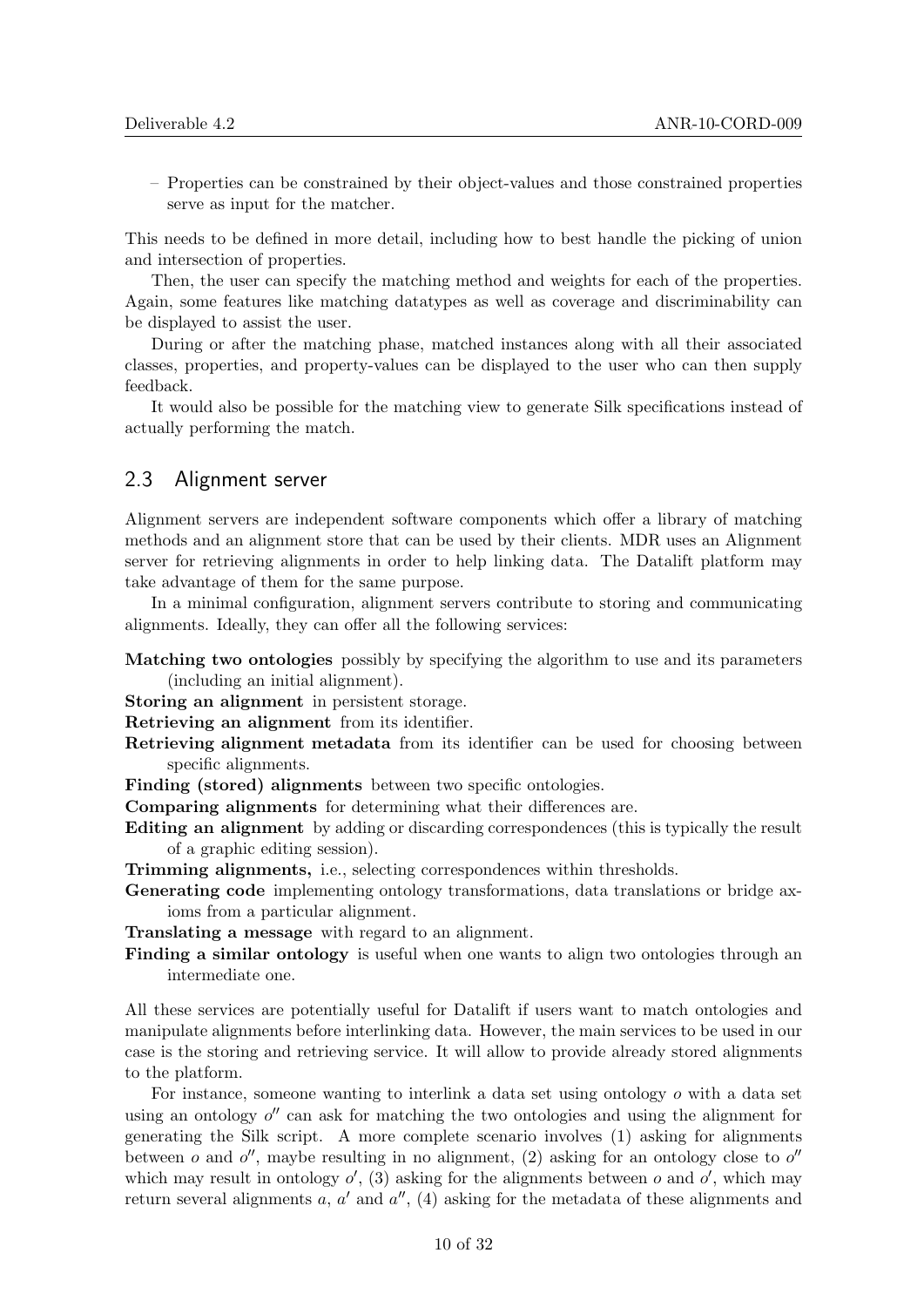(5) choosing  $a'$  because it is certified by a trusted authority, (6) matching  $o'$  and  $o''$  with a particular algorithm, (7) suppressing the resulting correspondences whose confidence is under a reasonable threshold for this algorithm, (8) editing the results so that it is correct, (9) storing it in the server for sharing it with other parties, (10) retrieving alignment  $a'$ and this latter one, (11) finally using these two alignments in order to generate a script to interlink the two data sources.

Alignment servers are middleware components of the semantic web infrastructure. They can be used by semantic web applications as well as by the infrastructure itself. They can be used at design time or at run time. For Datalift, the Alignment server is to be used when platform users need alignments for generating links.



Figure 2.2: The Alignment server is built on the Alignment API that is seated on top of a relational database for sharing alignments and is wrapped around a simple protocol. Each access method is a plug-in that interacts with the server through the protocol. Currently, HTML, agent and web service plug-ins are available.

The Alignment server architecture is made of four layers (shown in Figure 2.2):

- The Alignment API which provides operations for manipulating alignments including extension points for adding new matchers and renderers.
- A storage system which offers persistent storage and retrieval of alignments. It implements only basic storage and runtime memory caching functions. The storage is made through a DBMS interface and can be replaced by any database management system as soon as it is supported by JDBC.
- A protocol manager which handles the server protocol. It accepts queries from plug-in interfaces and uses the server resources for answering them. It uses the storage system for caching results.
- Protocol drivers (WSDL, HTTP, Jade, JXTA) which accept incoming queries in a particular communication system and invoke the protocol manager in order to answer them. These drivers are ideally stateless and only translators for the external queries.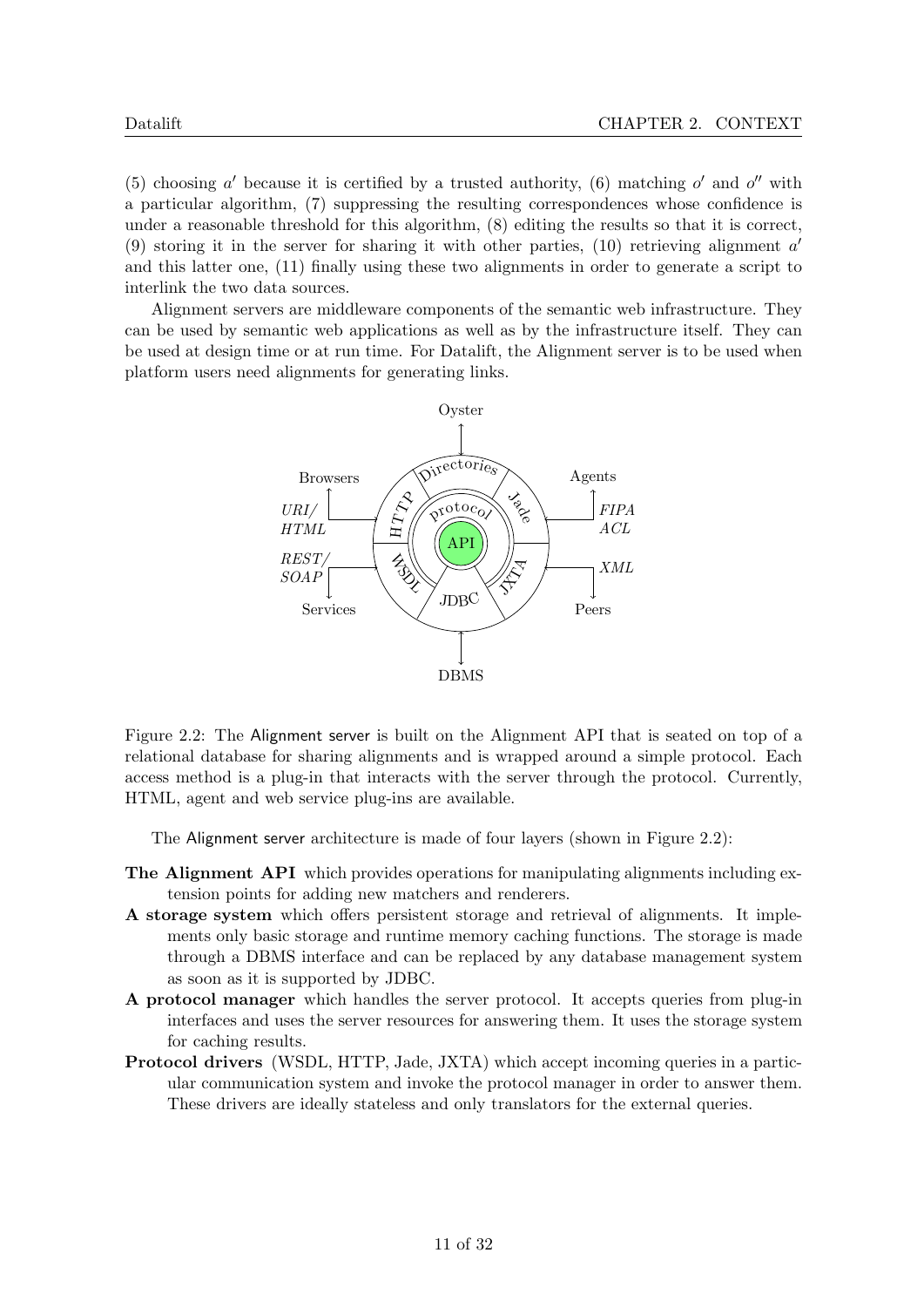### 2.4 Conclusion

We have presented tools that we may use in the Datalift data interlinking module. We will consider how to use them in the next chapter.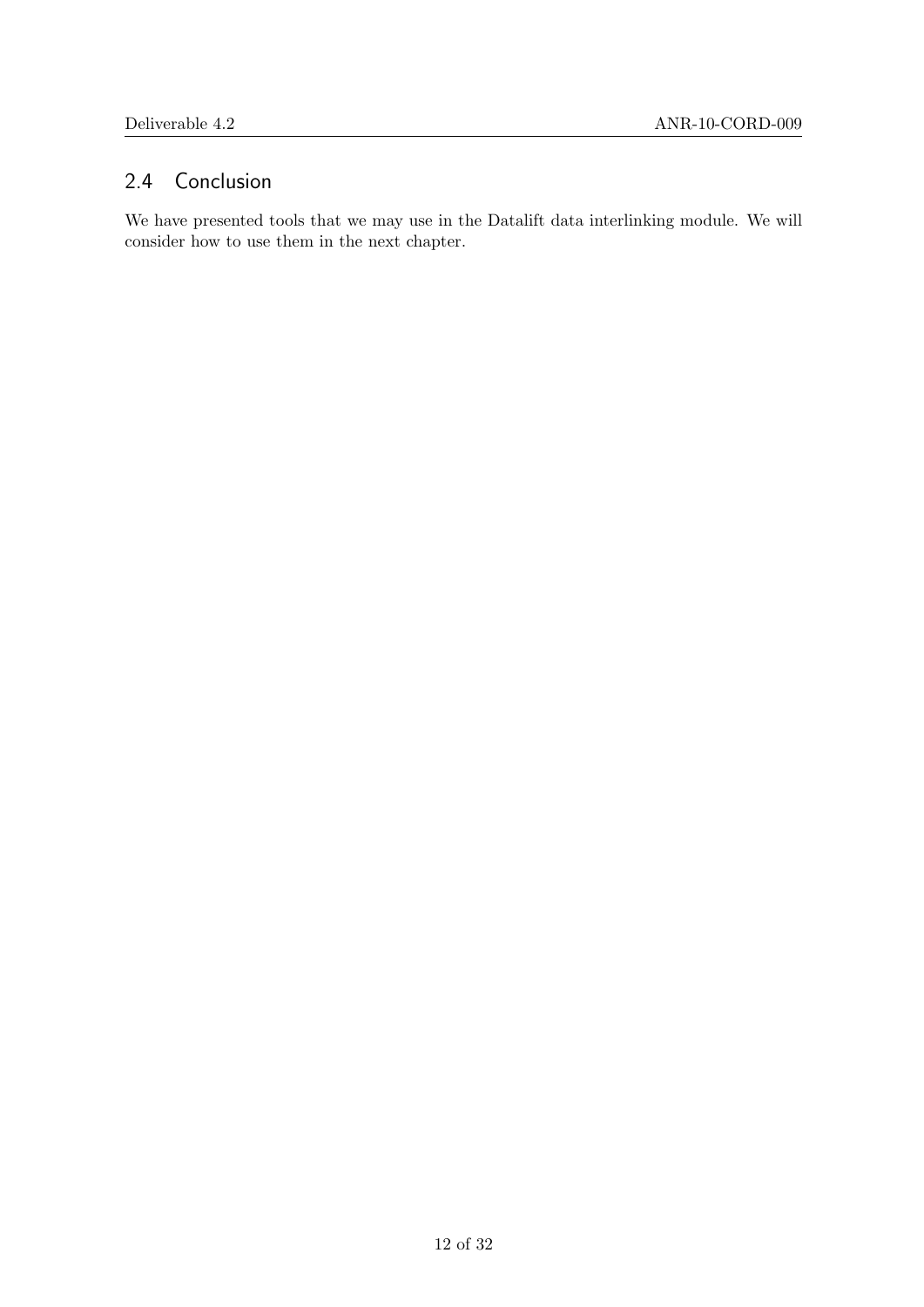#### 3. Implementation choices

As Deliverable D4.1 shows, there are many approaches to develop an interlinking module. We have chosen to build our first prototype using Silk as a linking engine instead of writing a new one from scratch. We motivate below this choice. This should allow us to experiment with data interlinking within the platform.

If Silk appears to be too limited in the end, we may reconsider this choice and develop another module.

#### 3.1 Why Silk?

We decided to experiment with Silk for several reasons:

- It is available in an appropriate license (compatible with inclusion in the Datalift platform);
- It is maintained;
- It is supposed to be quite extensible;
- It is popular: independent projects have used it and it is heavily used in the LATC project.

However, Silk does come with a few draw backs:

- It is not that extensible: introducing modifications (like using alignments) requires major changes in the software;
- It is script based, so any extension must have been considered in the scripting language;
- It is written in Scala, which at that point of mastery, can be considered an obstacle.

The main problem is that Silk follows a specific and rather strict framework and does not provide an API for bypassing this framework.

We are in contact with Silk developers and discuss with them about the opportunity to further open their software. However, the two development tracks below are independent from this evolution.

#### 3.2 Building an interlinking module around Silk

In Silk, the user has to write a script telling the system how to find links: between which classes, with which methods and which thresholds. On the other side, in Datalift, we want to define a system to find links without such an input.

A first way to use Silk under the platform is to develop the module so that it finds the parameters needed by Silk and generates (see Figure 3.1). One particular implementation of this approach will be the object of §6.

Another way of working consists of extending Silk with particular Datalift capabilities and to run Silk so that it uses such capabilities (see Figure 3.2). Such an extension may be quite simple such as developing measures for some particular data (see §5) or using alignments from inside Silk for piloting the script execution process. The second solution is difficult due to Silk relative closedness.

Both solutions are viable and we plan to pursue them together.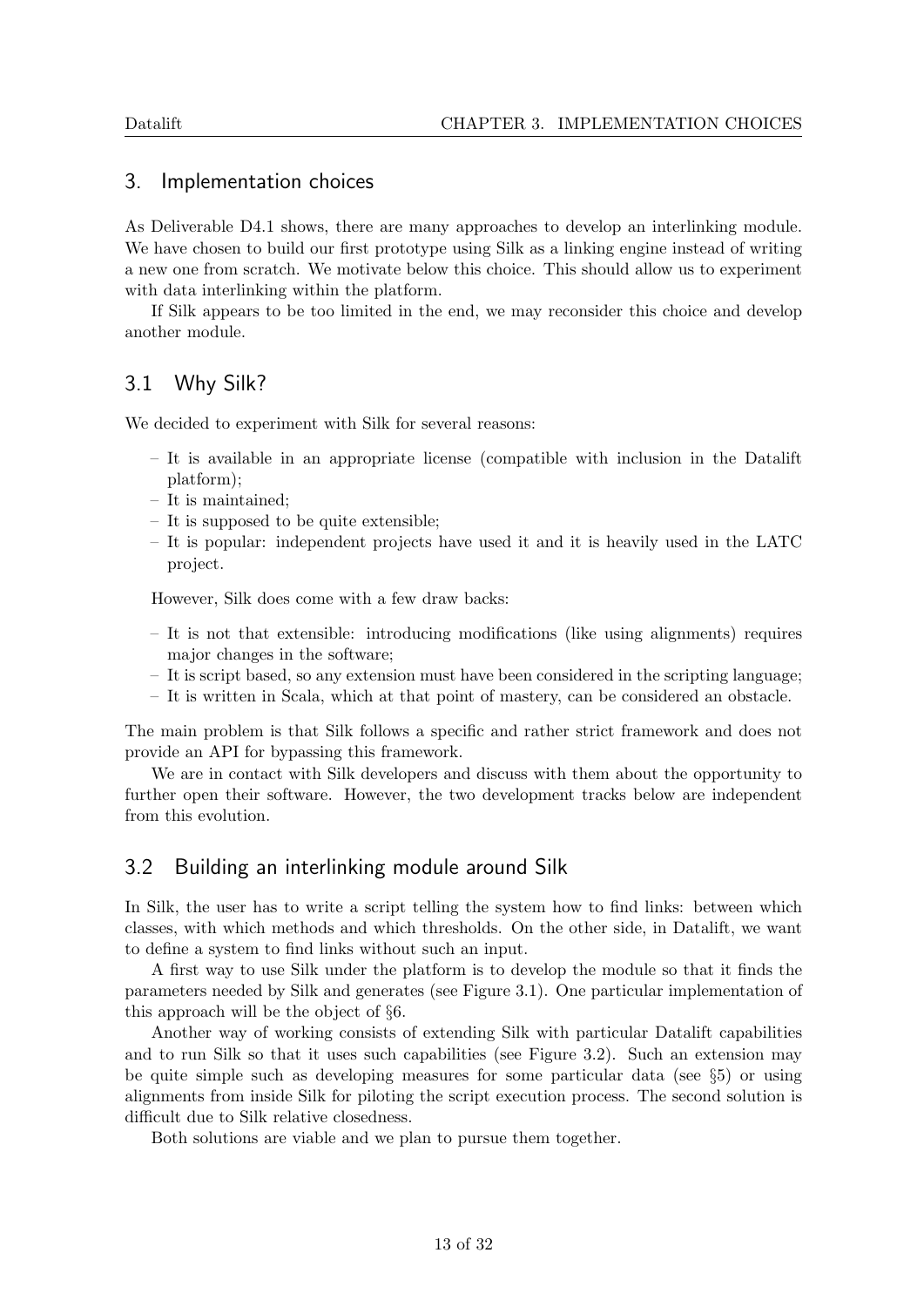

Figure 3.1: Developing a tool for generating Silk scripts.



Figure 3.2: Integrating a linker directly within Silk.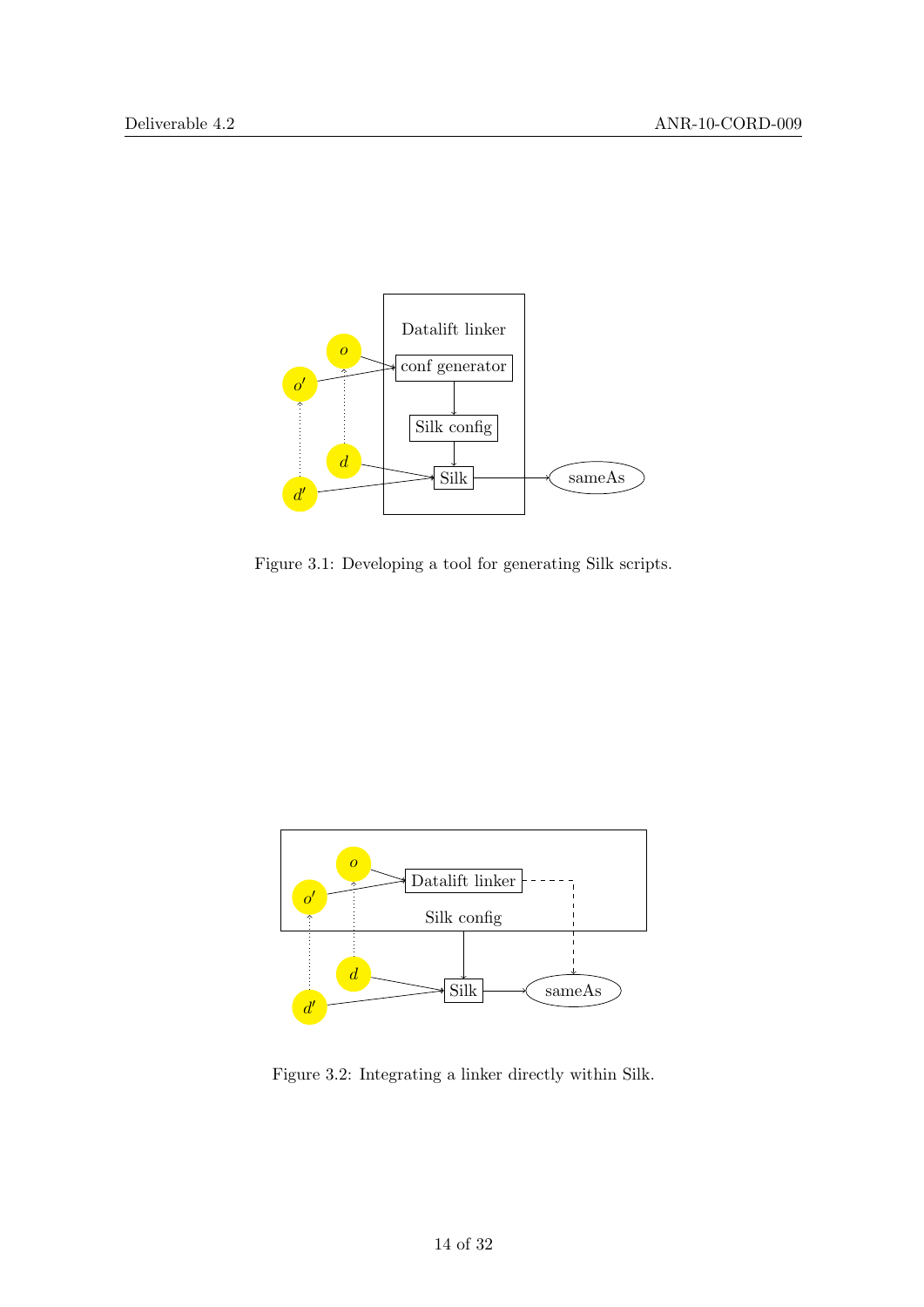### 3.3 Conclusion

We have justified the decision of embedding Silk in the Datalift interlinking module and presented ways to extend it. We will now describe the currently implemented module.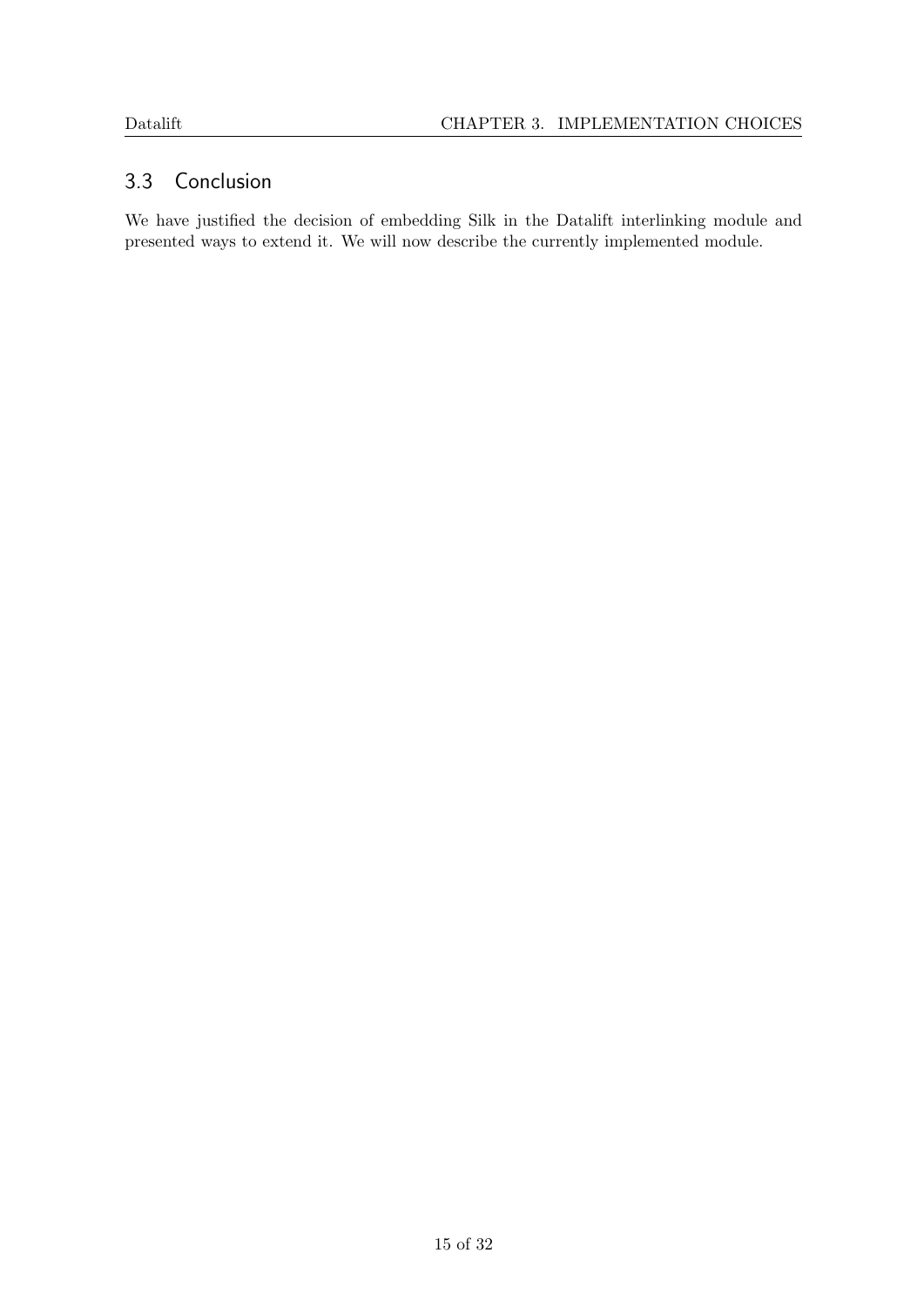#### 4. Current prototype description

The current prototype integrates Silk within the Datalift platform. It produces  $\omega$ 1:sameAs links from the data in the platform or elsewhere and store them in the public repository.

The module uses the last version of Silk (2.4.2). It is available in the Datalift code repository since version f1c94ccb681499b5dc5488de1dfbc2d01fac3550.

#### 4.1 Principles

A first version of the Data interlinking module has been developed embedding Silk. The current interlinking module is able to:

- Load its (RDF) data from the platform triple store;
- Load its Silk script from the platform environment;
- Run the Silk script;
- Store the (RDF) results in the platform triple store.

This first version would be fully functional for integrating data if it was possible to upload the Silk script on the platform. This is our next immediate goal. Further work is presented in conclusion.

We have currently used Silk as a standalone server but it can also be used as a web service or deployed to the cloud. It is even possible that the Silk developers offer online services that could be used by the Datalift platform.

#### 4.2 A Silk script for linking INSEE and NUTS

Here is the Silk script for linking geographical RDF data in France from INSEE and Europe from Eurostat.

```
<?xml version="1.0" encoding="utf-8" ?>
<Silk>
    <Prefixes>
        <Prefix id="rdf" namespace="http://www.w3.org/1999/02/22-rdf-syntax-ns#" />
        <Prefix id="rdfs" namespace="http://www.w3.org/2000/01/rdf-schema#" />
       <Prefix id="geo" namespace="http://rdf.insee.fr/geo/" />
       <Prefix id="dc" namespace="http://purl.org/dc/elements/1.1/" />
       <Prefix id="cc" namespace="http://creativecommons.org/ns#" />
       <Prefix id="owl" namespace="http://www.w3.org/2002/07/owl#"/>
       <Prefix id="dcterms" namespace="http://purl.org/dc/terms/" />
        <Prefix id="xmlns" namespace=
                "http://ec.europa.eu/eurostat/ramon/ontologies/geographic.rdf#"/>
        <Prefix id="insee" namespace="http://rdf.insee.fr/geo/" />
        <Prefix id="eurostat" namespace=
                "http://ec.europa.eu/eurostat/ramon/ontologies/geographic.rdf#"/>
    </Prefixes>
    <DataSources>
       <DataSource id="insee" type="sparqlEndpoint">
            <Param name="endpointURI" value="http://localhost:8080/datalift/sparql" />
        </DataSource>
        <DataSource id="eurostat" type="sparqlEndpoint">
            <Param name="endpointURI" value="http://localhost:8080/datalift/sparql" />
        </DataSource>
```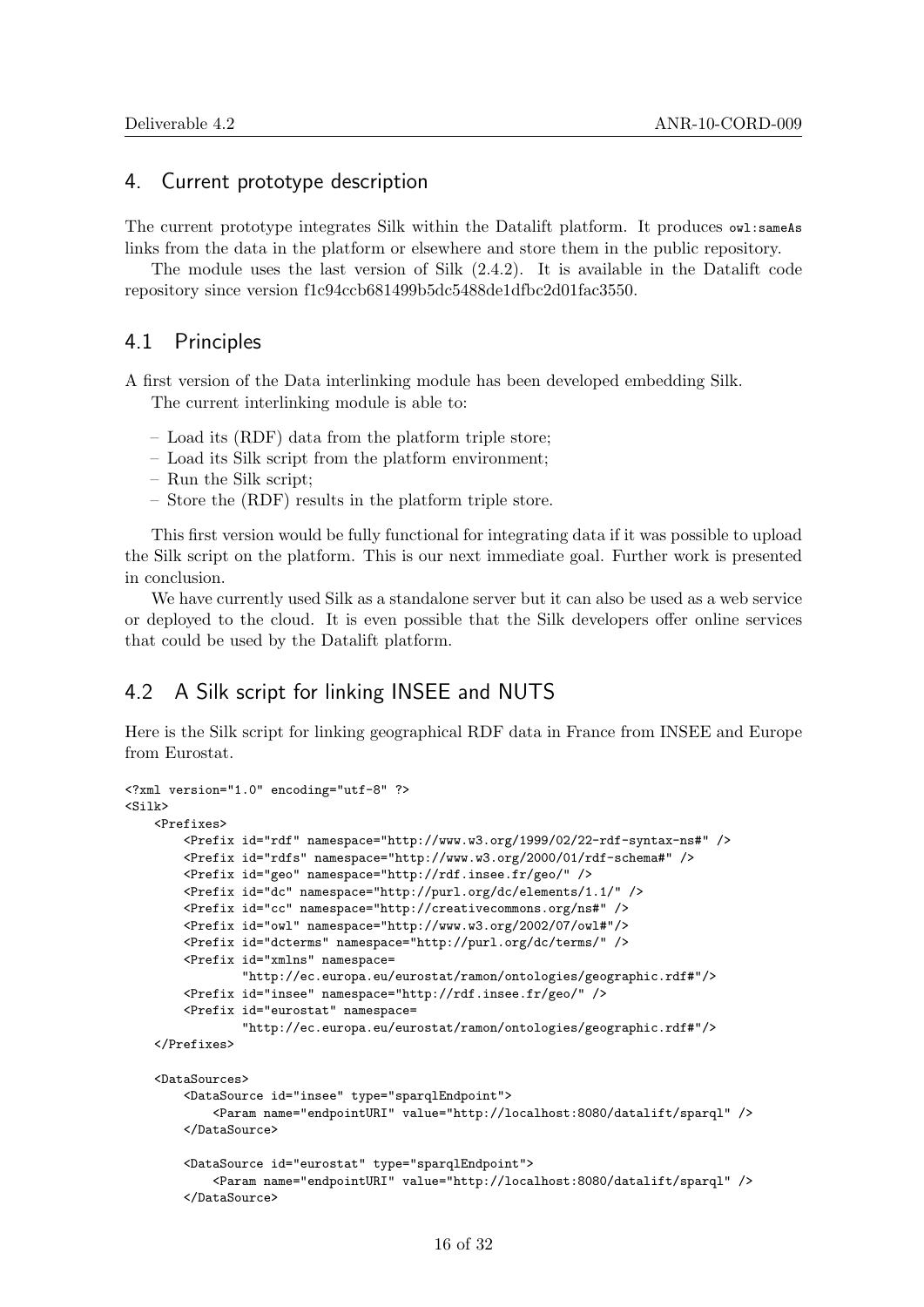</Interlinks>

 $\langle$ /Silk>

```
</DataSources>
<Interlinks>
    <Interlink id="region">
        <LinkType>owl:sameAs</LinkType>
        <SourceDataset dataSource="insee" var="a">
            <RestrictTo>
                { { ?a rdf:type insee:Region } UNION
                { ?a rdf:type insee:Departement } UNION
                { ?a rdf:type insee:Commune } }
            </RestrictTo>
        </SourceDataset>
        <TargetDataset dataSource="eurostat" var="b">
            <RestrictTo>
                ?b rdf:type eurostat:NUTSRegion
            </RestrictTo>
        </TargetDataset>
        <LinkCondition>
            <Aggregate type="max">
                <Compare metric="levenshteinDistance" threshold="0">
                    <TransformInput function="lowerCase">
                        <Input path="?a/geo:nom[@lang='fr']" />
                    </TransformInput>
                    <TransformInput function="lowerCase">
                        <Input path="?b/eurostat:name" />
                    </TransformInput>
                </Compare>
            </Aggregate>
        </LinkCondition>
        <Filter />
        <Outputs>
            <Output maxConfidence="1.0" type="file" >
              <Param name="file" value="insee_eurostat_verify_links.xml"/>
              <Param name="format" value="alignment"/>
            </Output>
            <Output minConfidence="0.1" type="file">
              <Param name="file" value="insee_eurostat_accepted_links.xml"/>
              <Param name="format" value="alignment"/>
            </Output>
        </Outputs>
    </Interlink>
```
In this Silk script, the RDF data sources are queried in the Datalift SPARQL endpoint. After the linking computation, the result is output as local files. They are, "insee eurostat verify links.xml" and "insee eurostat accepted links.xml". Currently, the Datalift external SPARQL endpoint does not support SPARQL Update. Thus, the link data set could not be stored directly to Datalift repository by specifying a SPARQL endpoint in the script. The Datalift interlinking module, thus reads the output files and store their results in the Datalift triple store using the Sesame API.

The results can be seen in the Datalift triple store as in Figure 4.1.

When looking at the result, we can see that the script is not optimal: it has matched twice FR101 ("Paris"), once with Paris the city (COM 75056) and once with Paris the department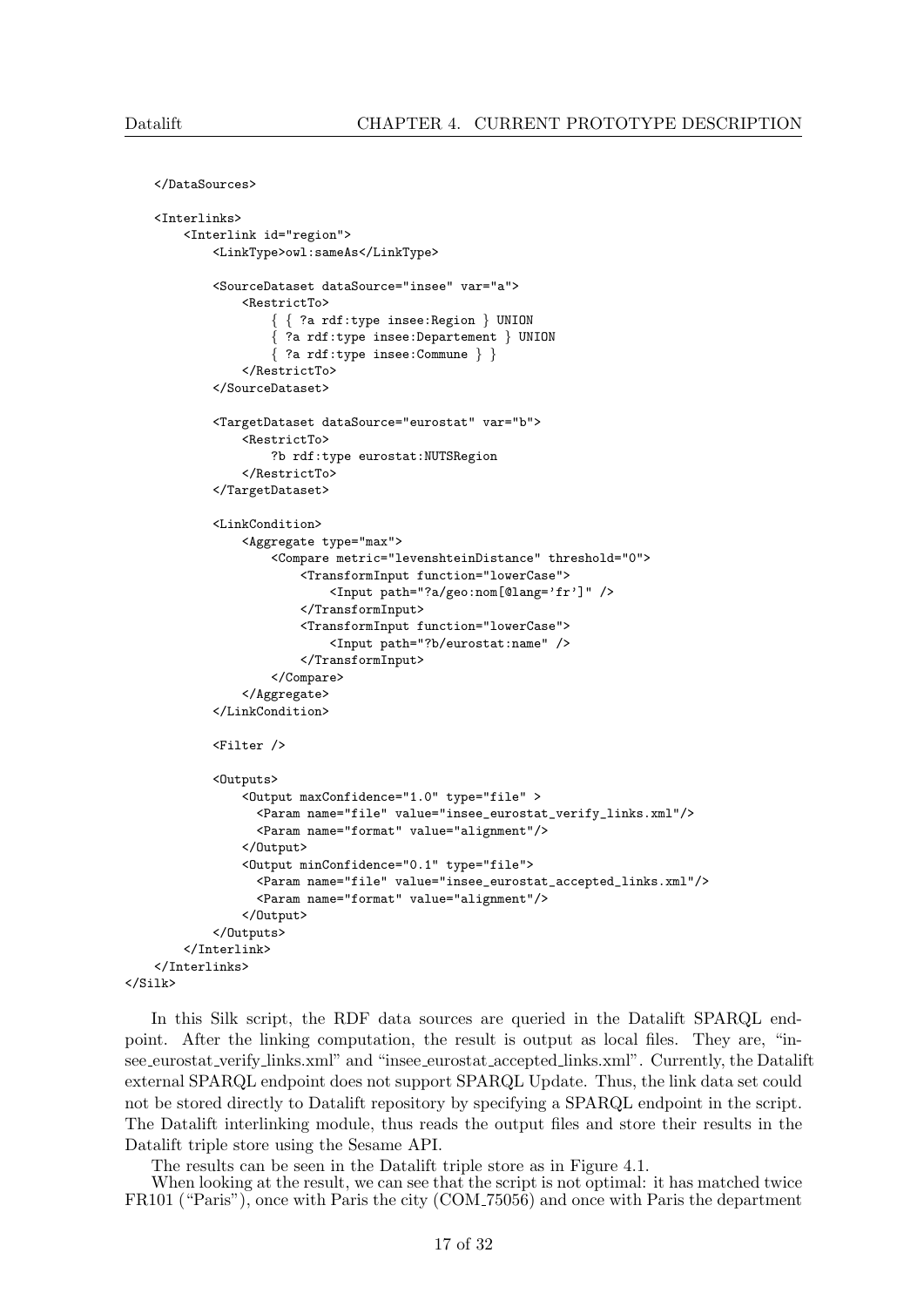|                                                                                                                                                                                                                                        | <b>SPARQL Query</b>                     |                                                           |               |
|----------------------------------------------------------------------------------------------------------------------------------------------------------------------------------------------------------------------------------------|-----------------------------------------|-----------------------------------------------------------|---------------|
| Repository: Published data<br>Response format:<br>$\checkmark$                                                                                                                                                                         | <b>HTML</b><br><b>RDF/XML</b><br>Turtle |                                                           |               |
| Query.                                                                                                                                                                                                                                 |                                         |                                                           |               |
| ?s <http: 07="" 2002="" owl#sameas="" www.w3.org=""> ?o.<br/>Search for Search<br/>All columns V</http:>                                                                                                                               |                                         |                                                           | Execute query |
| $s -$                                                                                                                                                                                                                                  |                                         | $\circ$                                                   |               |
| http://hdf.insee.fr/geo/2010/COM 75056                                                                                                                                                                                                 |                                         | http://ec.europa.eu/eurostat/ramon/rdfdata/nuts2008/FR101 |               |
| http://rdf.insee.fr/geo/2010/DEP_75                                                                                                                                                                                                    |                                         | http://ec.europa.eu/eurostat/ramon/rdfdata/nuts2008/FR101 |               |
| http://rdf.insee.fr/geo/2010/DEP 77                                                                                                                                                                                                    |                                         | http://ec.europa.eu/eurostat/ramon/rdfdata/nuts2008/FR102 |               |
|                                                                                                                                                                                                                                        |                                         |                                                           |               |
|                                                                                                                                                                                                                                        |                                         | http://ec.europa.eu/eurostat/ramon/rdfdata/nuts2008/FR103 |               |
|                                                                                                                                                                                                                                        |                                         | http://ec.europa.eu/eurostat/ramon/rdfdata/nuts2008/FR104 |               |
|                                                                                                                                                                                                                                        |                                         | http://ec.europa.eu/eurostat/ramon/rdfdata/nuts2008/FR105 |               |
|                                                                                                                                                                                                                                        |                                         | http://ec.europa.eu/eurostat/ramon/rdfdata/nuts2008/FR106 |               |
|                                                                                                                                                                                                                                        |                                         | http://ec.europa.eu/eurostat/ramon/rdfdata/nuts2008/FR107 |               |
| http://rdf.insee.fr/geo/2010/DEP_78<br>http://rdf.insee.fr/geo/2010/DEP_91<br>http://rdf.insee.fr/geo/2010/DEP_92<br>http://rdf.insee.fr/geo/2010/DEP_93<br>http://rdf.insee.fr/geo/2010/DEP_94<br>http://rdf.insee.fr/geo/2010/DEP_95 |                                         | http://ec.europa.eu/eurostat/ramon/rdfdata/nuts2008/FR108 |               |
| http://rdf.insee.fr/geo/2010/REG_21                                                                                                                                                                                                    |                                         | http://ec.europa.eu/eurostat/ramon/rdfdata/nuts2008/FR21  |               |

Figure 4.1: The sameAs links found by the Silk script in the Datalift triple store.

(DEP 75). In fact, it is also not efficient because wards ("communes") are not in the NUTS database and only French regions are matchable to the INSEE database. Hence, it is better to write two different pieces of scripts replacing the RestrictTo parts by:

```
<SourceDataset dataSource="insee" var="a">
  <RestrictTo>
    ?a rdf:type insee:Region .
  </RestrictTo>
</SourceDataset>
<TargetDataset dataSource="eurostat" var="b">
  <RestrictTo>
   { ?b rdf:type eurostat:NUTSRegion .
     ?b rdf:level 2^^xsd:int .
      ?b eurostat:hasParentRegion ?y .
      ?y eurostat:hasParentRegion <http://ec.europa.eu/eurostat/ramon/rdfdata/nuts2008/FR&gt; . }
  </RestrictTo>
</TargetDataset>
and
<SourceDataset dataSource="insee" var="a">
                <RestrictTo>
                    ?a rdf:type insee:Departement .
                </RestrictTo>
</SourceDataset>
<TargetDataset dataSource="eurostat" var="b">
  <RestrictTo>
    { ?b rdf:type eurostat:NUTSRegion .
      ?b rdf:level 3^^xsd:int .
      ?b eurostat:hasParentRegion ?y .
      ?y eurostat:hasParentRegion ?z .
      ?z eurostat:hasParentRegion <http://ec.europa.eu/eurostat/ramon/rdfdata/nuts2008/FR&gt; . }
  </RestrictTo>
</TargetDataset>
```
The first script section shows the instances from insee: Region should be compared with instances from eurostat:NUTSRegion with rdf:level equals 2. Meanwhile, the parent region of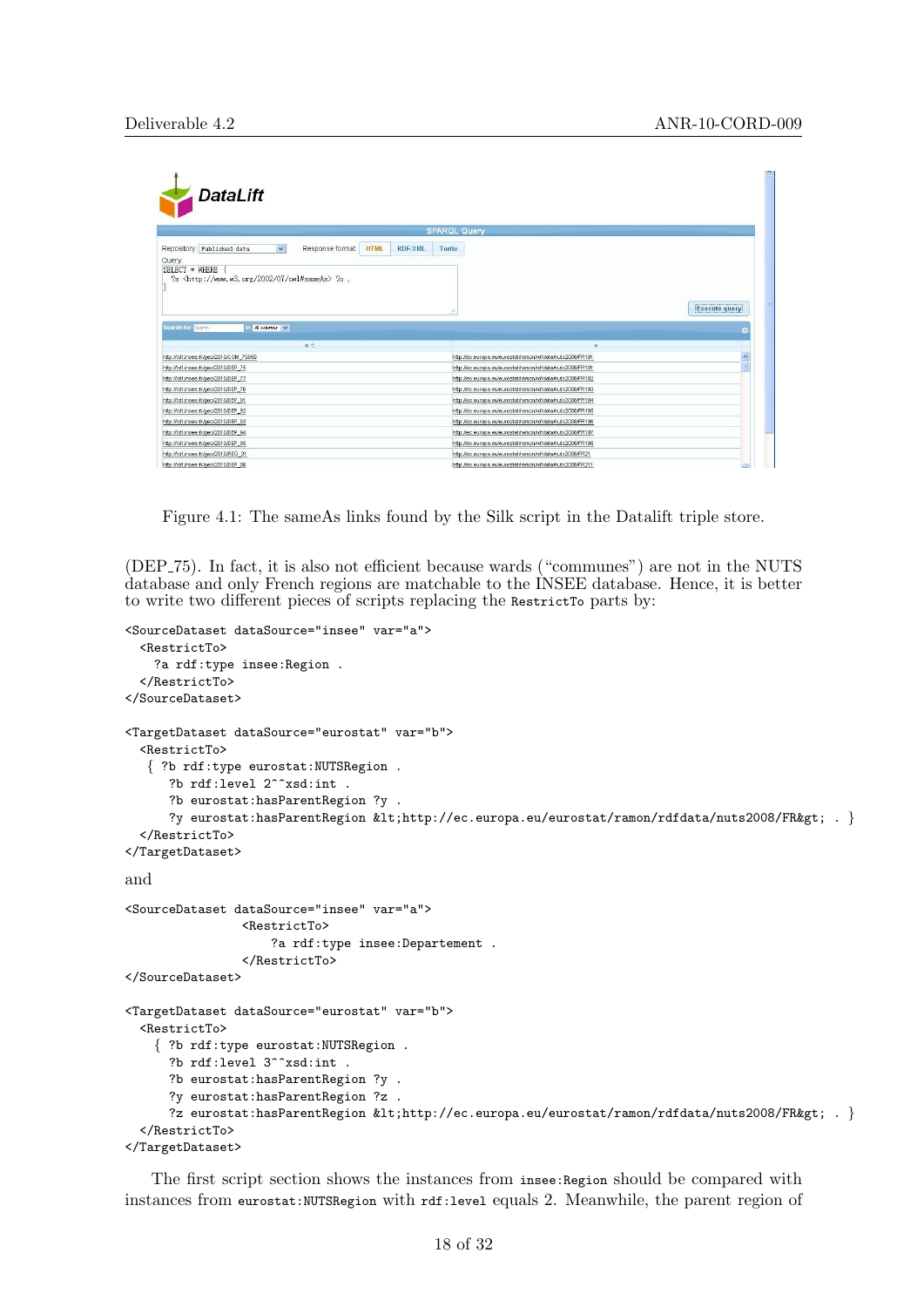those instances should be http://ec.europa.eu/eurostat/ramon/rdfdata/nuts2008/FR. Similarly, the second script section shows the instances from insee:Departement should be compared with instances from eurostat:NUTSRegion with rdf:level equals 3. Their grandparent region should also be http://ec.europa.eu/eurostat/ramon/rdfdata/nuts2008/FR.

#### 4.3 Conclusion

We have briefly introduced the current implementation of the Datalift interlinking module which is available from the platform repository.

We will consider, in the two next chapters, the way we plan to further improve this module.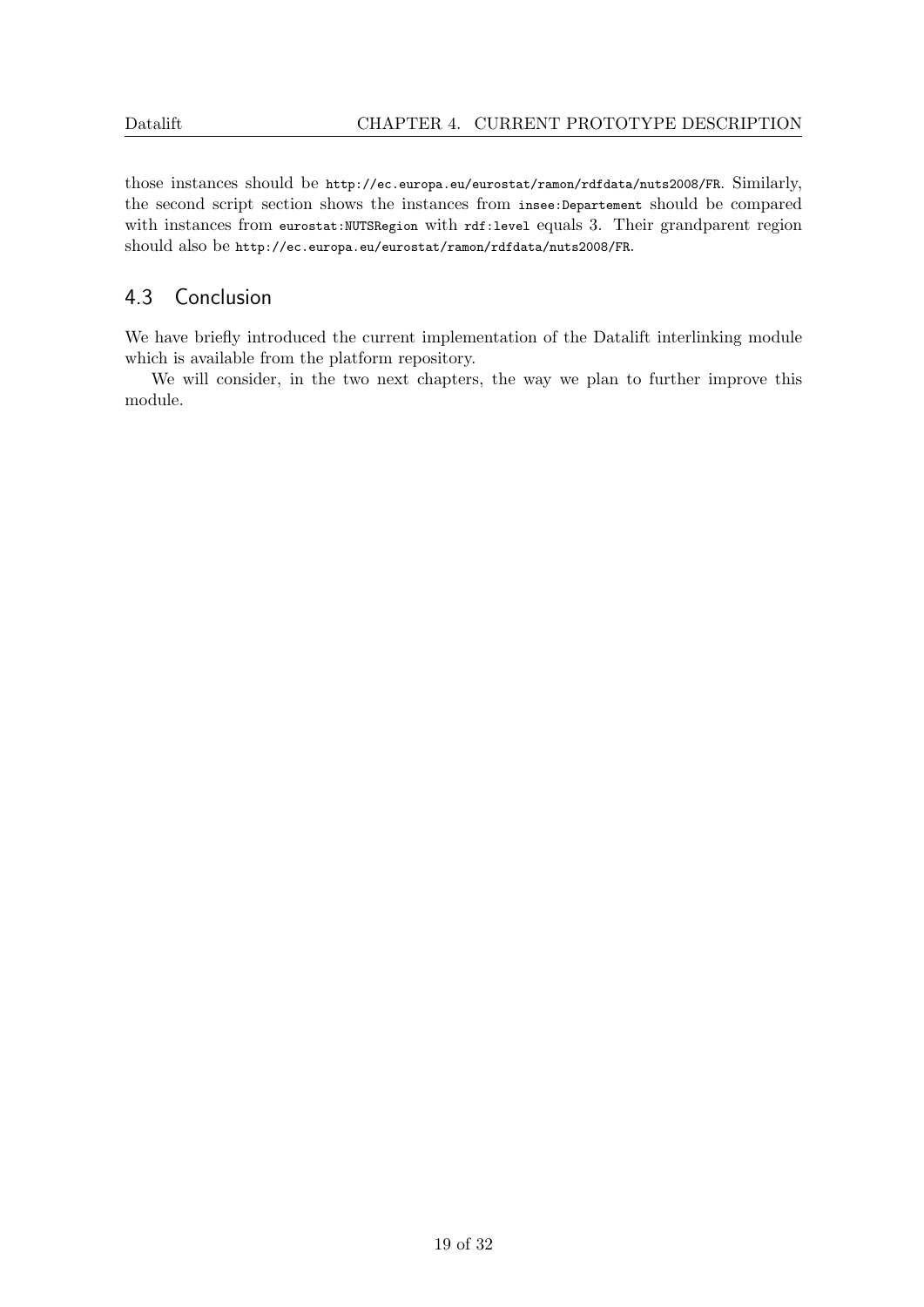#### 5. Additional components

When dealing with specialised types of data, more informed comparisons may be used. For example, initial experiments performed when trying to align event descriptions help us to deduce that the existing similarity metrics are not sufficiently adapted to meet our needs.

We hereafter expose our motivation behind these extensions namely: temporal inclusion  $(\S 5.1)$ , token-wise metrics  $(\S 5.2)$  and space  $(\S 5.3)$ , and we detail their algorithms [17].

These extension can be embedded in SIlk, and hence in the Datalift platform, as new similarity measures tied to some data types (temporal and geographic).

#### 5.1 Temporal inclusion metric

Most of the ontologies aiming at representing events, such as the  $\text{LODE}^1$  ontology, consider that an event has a start date and might have an end date. Intuitively, we consider that two events are similar if they share, among other things, the same time or temporal interval. Hence, matching two events requires a temporal overlap detection. The Date Time metric provided by Silk only measures the difference between two dates which is normalized against a predefined threshold MaxDays. Indeed, the more the difference between two dates is inferior to MaxDays, the higher is the similarity score. This metric brings confusion on what convenient threshold MaxDays must be specified especially when dealing with over thousands of events. Moreover, it is not suitable to infer if two events share a common temporal interval or not. For instance, we manually detect a similarity between two events, coming from two different social media directories, which have a common label Radiohead en Chile, but the first event is given between 26th at 07:49:01 PM and 27th at 18:05:01 PM of March 2009, while the second one is given on 27th March 2009 at 9:00 PM. We hence propose to introduce a new temporal inclusion metric which detects if a specific date belongs to one temporal interval or if two temporal intervals have an overlap. In the aforementioned example, we observe a difference of nearly 3 hours between the end date of the former event and the start date of the latter one. Thus, a certain number of hours  $\theta$  has to be tolerated when comparing two dates.

Given two events  $(e_1, e_2)$  which have respectively the pair start date and end date  $(d_1, d'_1)$ and  $(d_2, d'_2)$  such that  $d_1, d_2 \neq 0$  and  $d'_1, d'_2$  can be null, the temporal inclusion similarity is defined by the following function:

(5.1) 
$$
s(e_1, e_2) = \begin{cases} 1 & \text{if } |d_1 - d_2| \le \theta \text{ where } (d'_1, d'_2) = 0 \\ 1 & \text{if } d_1 \pm \theta \in [d'_1, d'_2] \text{ where } d_2 = 0 \text{ (idem for } d'_1) \\ 1 & \text{if } min(d'_1, d'_2) - max(d_1, d_2) \ge 0 \text{ where } (d'_1, d'_2) \ne 0 \\ 0 & \text{otherwise.} \end{cases}
$$

#### 5.2 Token-wise string similarity

Comparisons based on string similarity have been widely exploited by many applications such as duplicate detection and data integration. Overall, they are divided into two main classes: character-based and token-based functions, in which the similarity score ranges from 0 to 1. The former class considers a string as a sequence of characters to compute the score. A typical example is the edit distance which is the minimum number of edit operations, i.e., insertion, deletion, and substitution, to convert one string to another. One advanced

<sup>1</sup> http://linkedevents.org/ontology/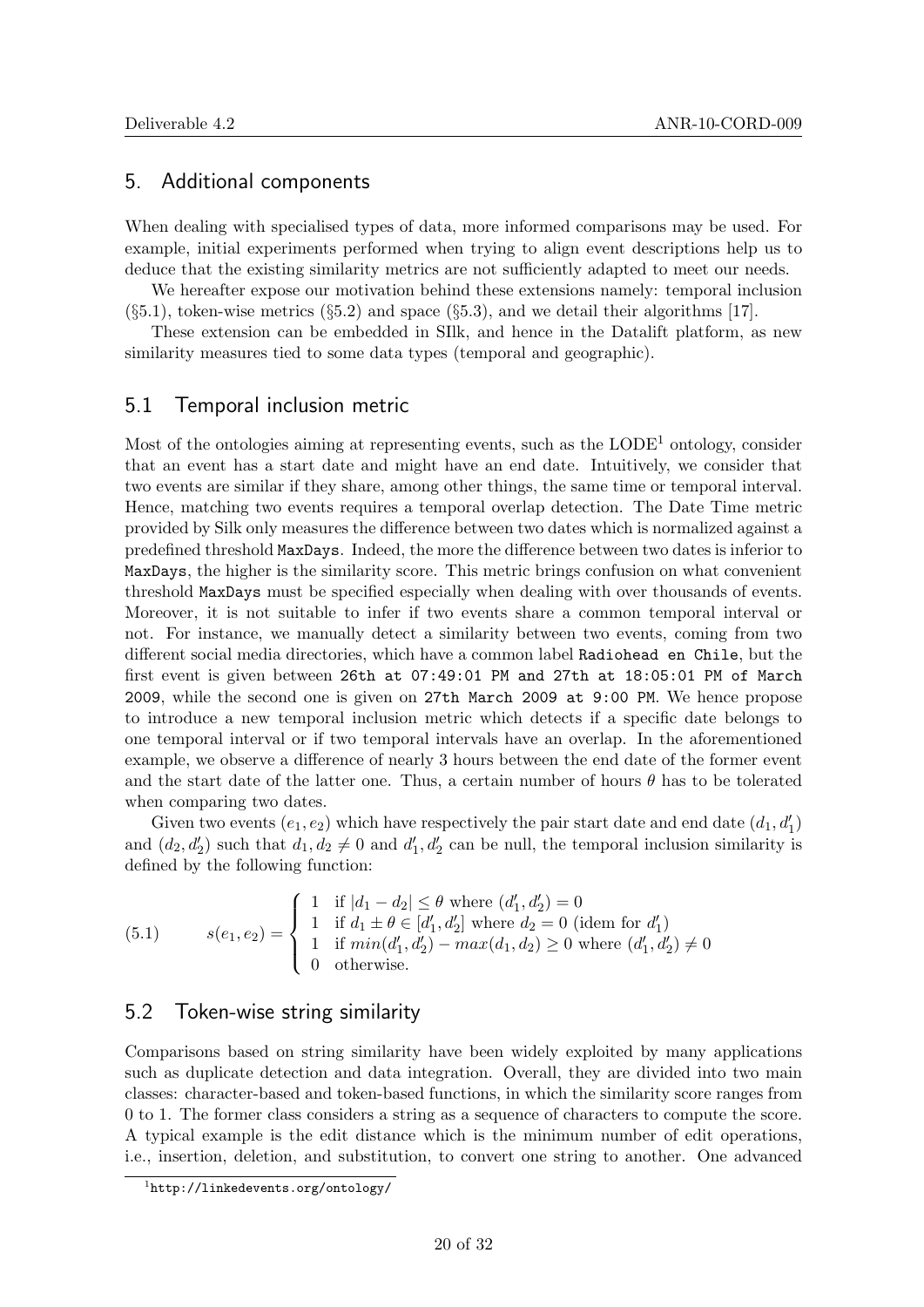variant which is not based on the edit distance model is the Jaro metric [15], in which the distance depends on the number and the order of common characters between two strings. For example, the Jaro similarity between "finn brother" and "brothers finn" is 0.6. We note that this score is low despite the high similarity between these strings which have similar words. Indeed, changing the order of tokens affects the sequence of characters which makes the character-based metrics sensitive to the tokens positions. The Jaro metric is mainly used to overcome misspelled data and to match short strings such as personal names [5]. For example, the Jaro distance between "brother" and "brothers" is 0.98. The second class of string distances is the token-based distance which considers a string as a sequence of tokens. They split strings into token sets (i.e. by white-space) called bag of words, and they compute the similarity based on these sets. A typical metric is the Jaccard distance [14] where the score is the ratio of intersection size and the union size of two token sets. For example, the token sets of "finn brother" and "brothers finn" are respectively {"finn", "brother"} and {"brothers", "finn"}. The Jaccard distance between these two strings is 0.3 which is a low score as the close similarity between "brother" and "brothers" is ignored. Indeed, token-based functions only consider the exact overlap between the token sets and neglect approximate tokens.

We have studied the performance of these string similarity functions over the Event-Media data that consists of user-generated content featuring typos, misspelled and noisy data [18]. We find some similar events wherein the labels have a low similarity in terms of character-based and token-based functions. For example, the Jaccard score between "Anna Plus Kristen Puferfish" and "Pufferfish for Anna and Kristen" is 0.28 while the Jaro score is 0.6. To overcome these limitations, we introduce a novel hybrid metric called Token-Wise [17] combining the two string similarity classes. Our objective is to compute a fuzzy overlap between two token sets. We enhance our method by allowing to attribute a low weight for a list of words (stop-words) frequently used such as the prepositions and, for, in, from, etc. The Token-Wise metric proceeds as follows:

- The strings s and t are first split into a set of tokens  $\{s_1,...s_k\}$  and  $\{t_1,...t_p\}$
- A list  $L_{sp}$  of stop-words and related weight can be specified. These stop-words are in general frequent words which differ from one context to another. For instance, analyzing the events titles in EventMedia help us to find out some frequent words such as festival, concert, music. etc. We can also attribute a specific weight for the remaining words which do not belong to  $L_{sp}$ .
- Using one of the character-based functions such as Jaro, Jaro-winkler and Levenshtein, the similarity scores are computed between each token pair from the two sets generating a set of triples  $(s_i, t_j, sim'(s_i, t_j))$ . We can keep the triples, in which the scores are larger than a given sim' threshold  $\delta$ . Then, for each token, we keep its correspondent triple which contains the highest score.
- The token-wise score is based on the Jaccard similarity pattern which computes the ratio of union size and intersection size of two token sets. Given two strings s, t and their respective token sets  $A$  and  $B$ , the token-wise score adopts the following pattern

(5.2) 
$$
pattern(s,t) = \frac{|A \cap B|}{|A \setminus B| + |B \setminus A| + |A \cap B|}
$$

Given  $sim'(s_i, t_j)$  the score of the based-character similarity between two tokens,  $ws_i$  and  $wt_i$  the respective weights of  $s_i$  and  $t_j$ , N the number of matched tokens (filtered triples), M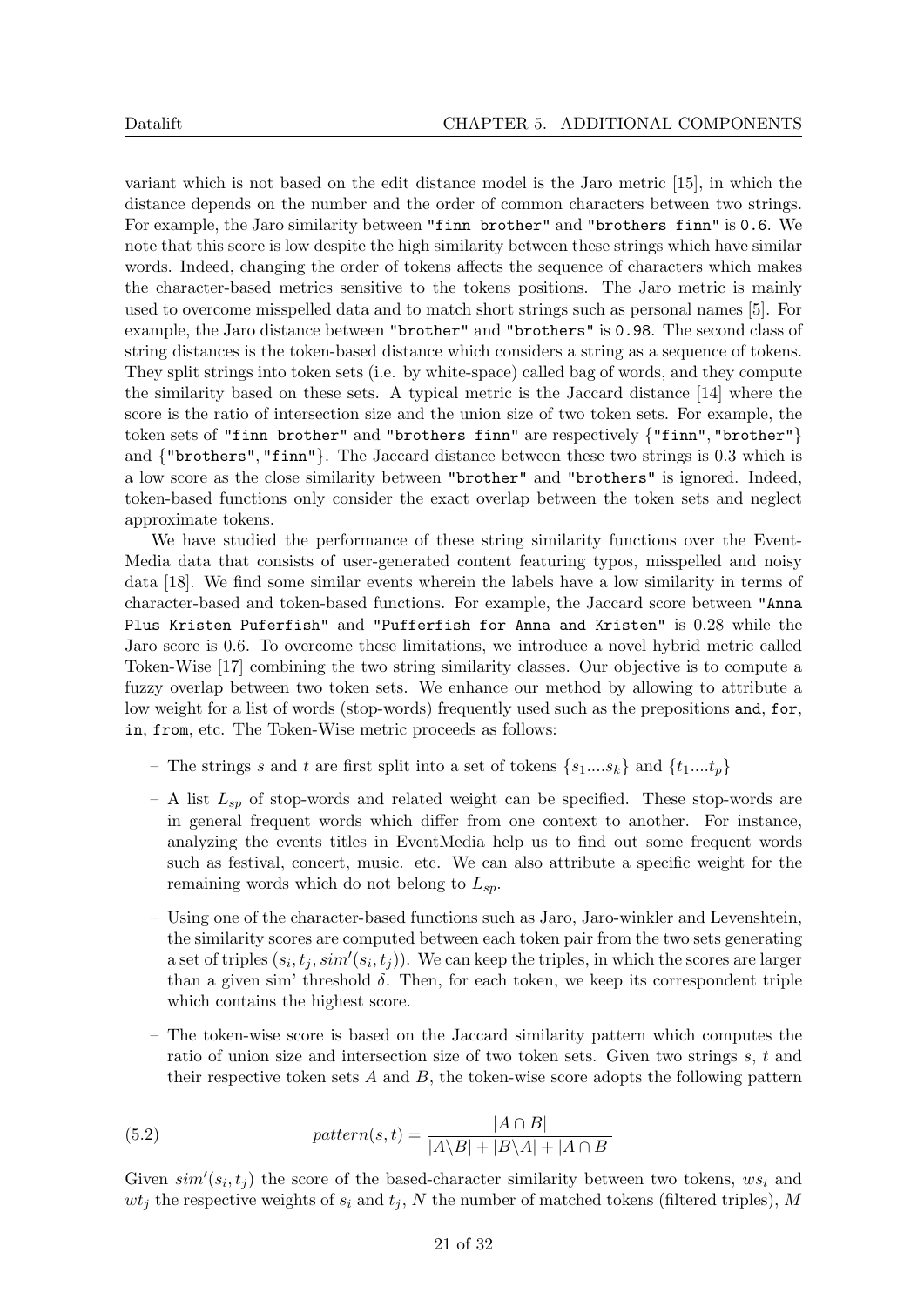the number of unmatched tokens where we set  $sim' = 0$ , the token-wise score can be written as

$$
(5.3)
$$

$$
token-wise(s, t) = \frac{\sum_{i=1}^{N} sim'(s_i, t_j) \times ws_i \times wt_j}{\sum_{i=1}^{N+M} (1 - sim'(s_i, t_j)) \times (ws_i^2 + wt_j^2) + \sum_{i=1}^{N} sim'(s_i, t_j) \times ws_i \times wt_j}
$$

To better understand the token-wise measure, we consider the following two event titles "Island Treasre Music" and "Treasure Island". We compute the Jaro similarity between each token pair from their respective sets ("Island", "Treasre", "Music") and ("Treasure", "Island"). Then, we only take the highest score obtained for each token provided that this score is above a predefined character-based (sim') threshold  $\delta$ . In this example, for the sake of simplicity, we set this threshold  $= 0$  and we consider the word "music" as a stop-word with the weight  $w=0.1$ . Thus, we retain the following triples including the matched tokens and their Jaro scores: (1.0, island, island); (0.95, treasre, treasure). The word "music" is still unmatched, so its sim'=0. In this example, we attribute the weight  $w=1$  for the remaining words. The score between s and t is:

$$
token-wise(s, t) = \frac{1 \times 1 \times 1 + 0.95 \times 1 \times 1}{(1 - 1) \times (1 + 1) + (1 - 0.95) \times (1 + 1) + (1 - 0) \times 0.1 + (1 + 0.95)} = 0.98
$$

#### 5.3 Interconnecting geographical data sets

The inter-connexion of geographic data has been a major research domain in geographical information science for a long time and still is. Firstly, many various information, e.g., inhabitants, climate, species, tourism, diseases, is somehow related to earth and the main usage of geographic information is the possibility to search for correlation between different kinds of information based on their spatial relationships. This requires at least one integration step that is referencing these pieces of information in one same geographic reference system. Second, acquiring located data often is a costly process so that data are usually acquired once and reused several times: when a user needs located data he will not acquire it from scratch but will first look for an existing dataset. Third, quality control mechanisms rely on comparing the examined dataset with a reference dataset or comparing together several datasets. Eventually, one current "linked data on the web" argument is shared with geographical data: data should be acquired once and should then be easily discoverable, accessed and combined. This has been reinforced by the European INSPIRE directive (EU INSPIRE Directive 2007/2/EC) which requires state member to contribute to a European infrastructure of geographic information where legal located data, useful to define and monitor Europe environmental policy, be easily accessible and combined.

If many methods and tools have been designed, reusing them demands a careful analysis of their original context and the distance to Datalift objectives. Indeed most tools are valid in a certain context only, either explicitly or because of the context in which they have been designed and tested.

Many approaches have been established in the context of traditional geographical data, i.e., data produced by professionals. In this context, heterogeneities stem from different selections of objects in the world, different levels of details, different representation choices [3]. Some researches have tackled geographical schema matching and assess the necessity to represent unambiguously the semantics of the database, i.e., the relationship with the real world or in other words the database specifications [16, 2]. [2] proposes to encode in a formal ontology semantic knowledge relevant to schema matching. This includes relationship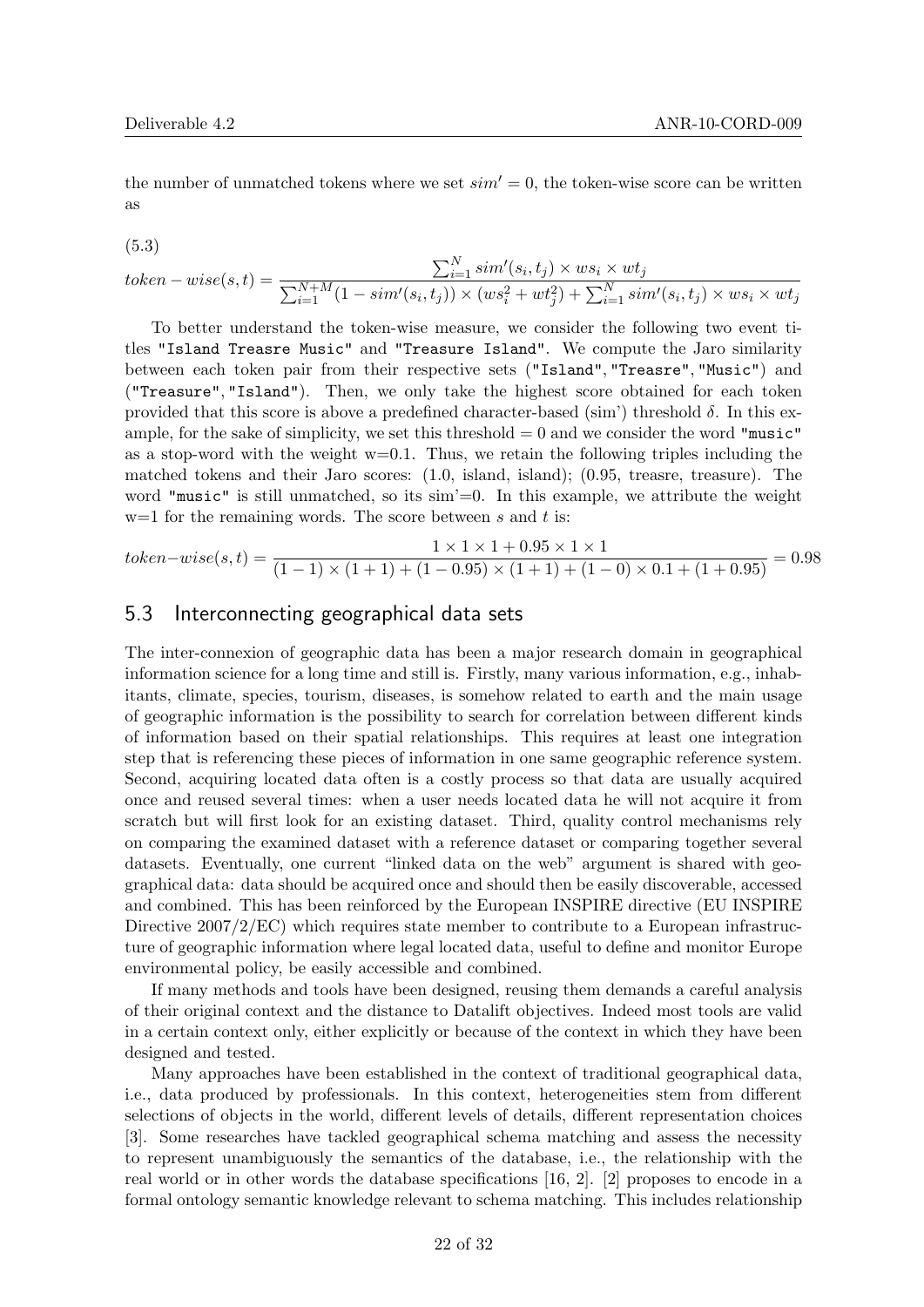with an ontology of the real world but also how an object of the real world is represented through database objects. The author proposes an OWL implementation of IGN database specifications aiming at supporting data integration. [23] uses ontologies to convert spatial data from one model to another (which is a key process in INSPIRE to transform producer data into a common model). He annotates source and target schemas with a domain ontology after [19] method. Matching items are identified through inferences and an ontology of spatial analysis operations is used to evaluate if it is possible to derive new items from the target schema by applying these operations on the source schema. [22] have concentrated on data matching based on several ontologies including the data themselves. Other works have studied data matching based either on geometrical criteria, like distance and topological relationships [20] or on a mix of geometric and semantic criteria [1].

More recently researchers have matched traditional data with user contributed data, namely Open Street Map data (published as LinkedGeodata on the LOD). [13] has matched OSM network and OSGB Meridian network to assess some distance between both. The interconnection is not between the roads themselves but only between the networks using [10] distance. [9] performed a similar but more detailed analysis on France OSM data compared to IGN. They interconnected the dataset at the feature level (roads, lakes) using different distance measures that can be reused in the context of Datalift. Last, [12] has experimented the connection of linked data based on spatial criteria. More precisely they have interconnected Geonames residential areas in Geonames and in LinkedGeodata in Germany. Matching at the schema level is performed manually and then the authors combine a Levenshtein minimum string distance between the place names and a buffer intersection method between the place coordinates.

Our objective in datalift is to manage spatial aspects in ontologies interconnexion and in data interconnexion. Ontologies interconnexion can be enhanced by considering more finely the semantic and the kind of geometry. This can be modelled using [2]'s proposal. This will also result in valuable information for data interconnexion. For instance the possible error associated to the determination of the center of a populated place makes it easier to define relevant geometric distance threshold in populated places interconnexion. Data interconnexion can also be enhanced by combining several similarity criteria (shape, distance, semantics, relationships with other features). Distance algorithms can be reused from existing java implementations. Semantics similarity will be provided by the platform, shape or relationships tools are implemented on the Geoxygene platform. The combination of criteria is more tricky and we will adopt [1] results to address this. Last, it is obviously important not only to connect features or feature collections but also to comment on the connection and use carefully the similarity relationships [11]. For instance, is this the similar object at different levels of details? Can a conflation strategy [25] be used or not?

#### 5.4 Conclusion

We have briefly presented three types of special purpose techniques for comparing particular datatypes. We plan to integrate such techniques in a further version of the platform, first through Silk plug-ins.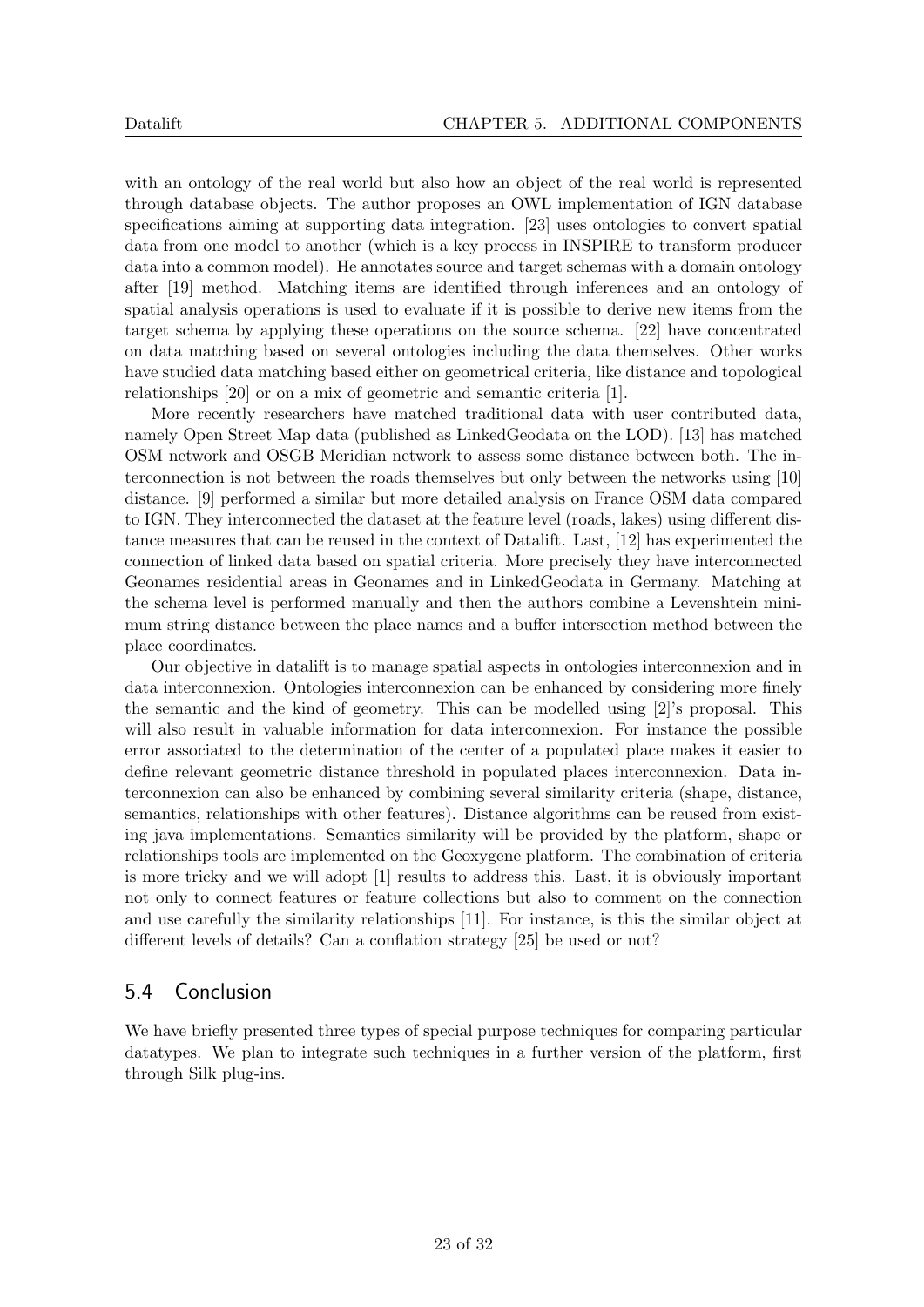#### 6. Using EDOAL to control interlinking

We consider here the use of alignments as input of the interlinking process. The type of alignments required to express interlinking with the precision of the script provided in §4.2 goes beyond simple alignments. For expressing expressive alignments, we have designed the EDOAL language  $[7]^1$  which must be considered for that purpose.

Working on interlinking the web of data, we have the incentive to use SPARQL in order to preform interlinking. This is because most linked data is offered as a SPARQL endpoint that Silk allows to restrict sources and targets with SPARQL.

Hence the question is how do we generate useful queries from alignments and, specifically, EDOAL alignments because, they may be very useful for that purpose. Relating expressive alignments and SPARQL has already been the topic of a previous paper [8].

In fact, there are several ways to generate queries from alignments (corresponding to the following sections):

- query mediator (queryprocessor) which transform a query according to the alignment  $(§6.1);$
- query generator (easier) which generates a query for each EDOAL expression in a correspondence (§6.2);
- data transformation which generates a unique CONSTRUCT-based SPARQL query able to transform data from one ontology to another  $(\S 6.3);$
- CONSTRUCT-based SPARQL link generators able to generate a query for creating links between datasets (§6.4).

#### 6.1 Mediating queries

We proposed the QueryProcessor interface and its QueryMediator implementation which takes a query and an alignment and evaluates the query after having translated it with the help of the Alignment (see Figure 6.1).



Figure 6.1: A query mediator generated from an alignment allows for transforming queries over data.

Only a trivial string-based version of this has been implemented within the Alignment API (which supports EDOAL). But it served its purpose (because, with simple alignments, it is enough to transcribe URIs).

Since, we have introduced EDOAL within the Alignment API, it would be interesting to redevelop such a mediator for EDOAL. Recently, Gianluca Correndo from Southampton contacted us because he has implemented a partial query mediator for EDOAL [6]. That would be useful to extend it and integrate it within the API.

<sup>1</sup> http://alignapi.gforge.inria.fr/edoal.html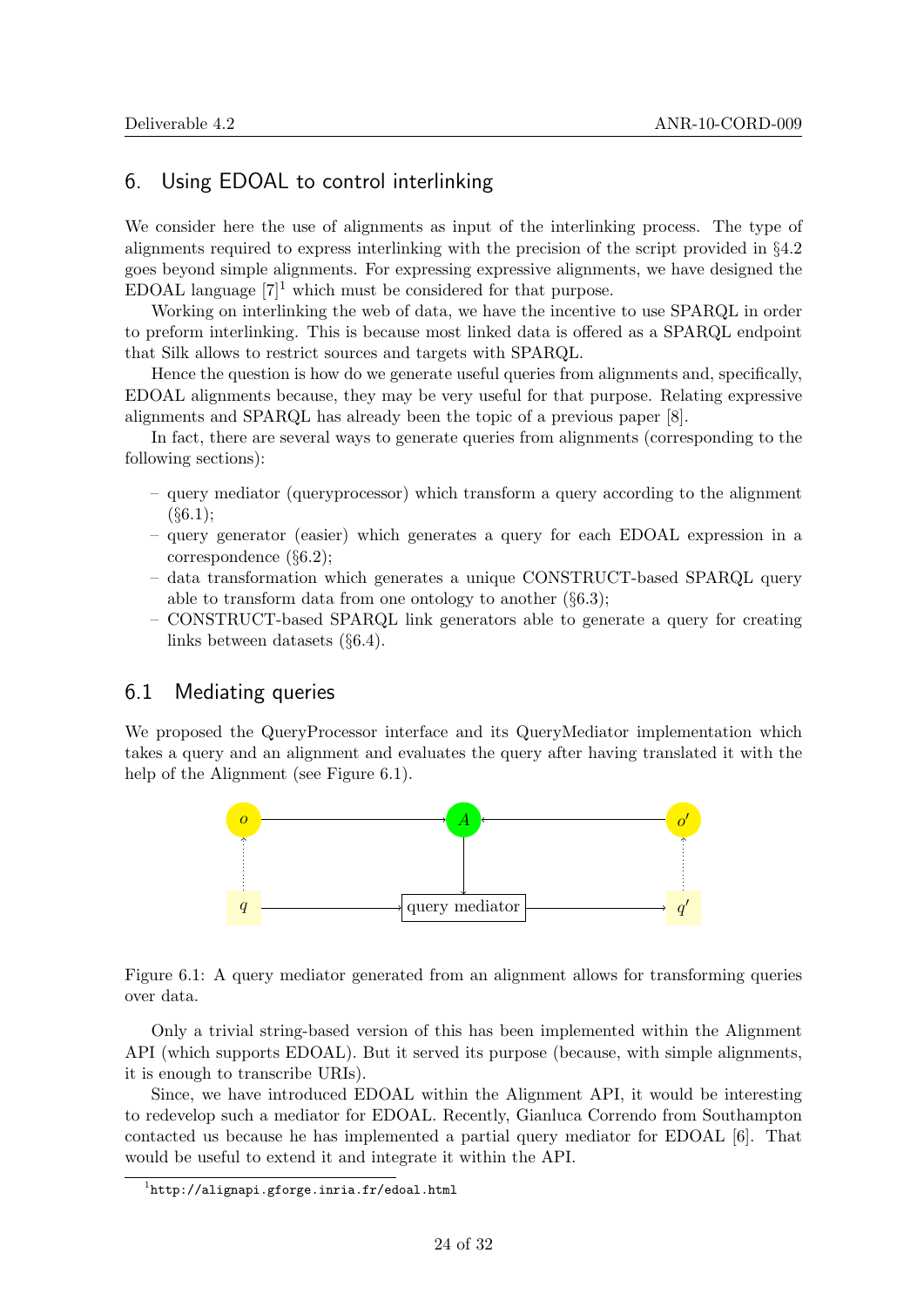#### 6.2 Extracting linked data

For dealing with linked data, we actually do not need to transform queries, but to generate them. In particular, we need to generate queries from alignments in EDOAL in order to restrict the investigations of the data to be matched. What is needed is displayed by Figure 6.2.



Figure 6.2: A query generator generated from an alignment allows for producing the SPARQL queries which restrict the search area in which an interlinker would look for.

What is needed is to retrieve all instances of EDOAL expressions appearing in both sides of a correspondence in order to see if they can be matched. For instance, with respect to the following EDOAL correspondence:

```
<sub>ch11</sub></sub>
  <entity1>
    <edoal:Class rdf:about="&insee;Region" />
  </entity1>
  <entity2>
    <edoal:Class>
      <edoal:and rdf:parseType="Collection">
        <edoal:Class rdf:about="&nults;NUTSRegion"/>
        <edoal:AttributeValueRestriction>
          <edoal:onAttribute>
            <edoal:Property rdf:about="&nuts;level"/>
          </edoal:onAttribute>
          <edoal:comparator rdf:resource="&xsd;equals"/>
          <edoal:value>2</edoal:value>
        </edoal:AttributeValueRestriction>
        <edoal:AttributeValueRestriction>
          <edoal:onAttribute>
            <edoal:Relation rdf:about="&nuts;hasParentRegion"/>
          </edoal:onAttribute>
          <edoal:comparator rdf:resource="&xsd;equals"/>
          <edoal:value><edoal:Instance rdf:about="&nuts;FR1"/></edoal:value>
        </edoal:AttributeValueRestriction>
      </edoal:and>
    </edoal:Class>
  </entity2>
  <measure rdf:datatype='&xsd;float'>1.</measure>
  <relation>=</relation>
\langleCell>
```
corresponding to Figure 6.3: it expresses the equivalence between the class Region in the insee data set with NUTSRegion instances whose level is equal to 2 and whose parent region is FR1 in the NUTS data set.

It is possible to generate the following queries which respectively extract the two corresponding set of entities: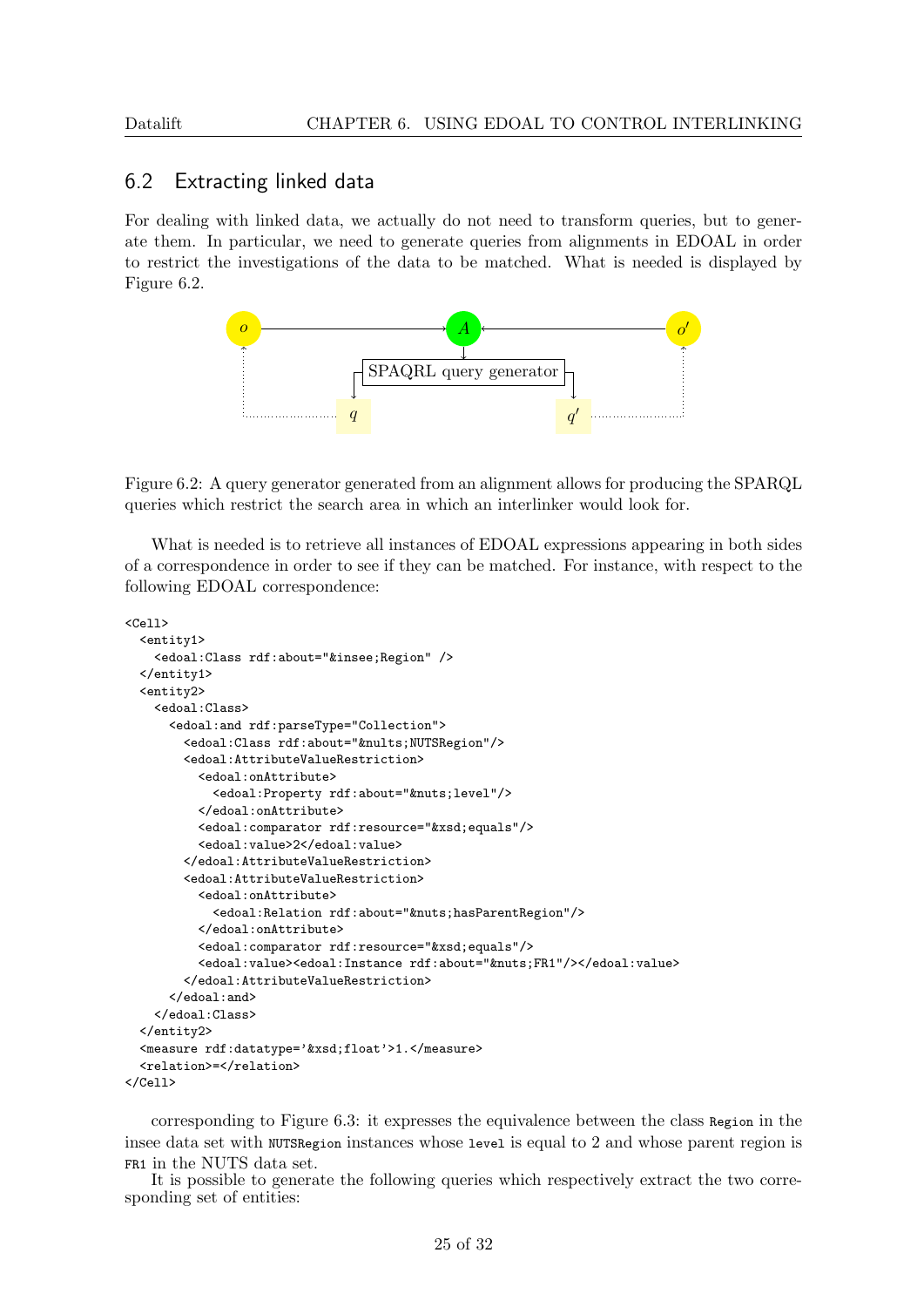

Figure 6.3: The EDOAL correspondence between INSEE regions and NUTS French region of level 2 corresponding to the example given in the Silk script of §4.2.

SELECT ?r PREFIX insee: <http://rdf.insee.fr/ontologie-geo-2006.rdf#> PREFIX rdf: <http://www.w3.org/1999/02/22-rdf-syntax-ns#> FROM <http://rdf.insee.fr/geo/regions-2011.rdf> WHERE ?r rdf:type insee:Region . and SELECT ?n

```
PREFIX nuts: <http://ec.europa.eu/eurostat/ramon/ontologies/geographic.rdf#>
PREFIX rdf: <http://www.w3.org/1999/02/22-rdf-syntax-ns#>
FROM <http://ec.europa.eu/eurostat/ramon/rdfdata/nuts2008/>
WHERE
    ?n rdf:type nuts:NUTSRegion .
    ?n nuts:level 2^^xsd:int .
    ?n nuts:hasParentRegion nuts:FR1 .
```
#### 6.3 Importing linked data

Another use consists of not only extracting the data but importing data from one dataset into another dataset. What is then needed is a CONSTRUCT query that will transform the data (see Figure 6.4).



Figure 6.4: An import query can be generated from an alignment in order to import data from one data set into another.

In the case of the latter query, it is possible to generate data corresponding to the NUTSRegions of level two situated in France to Regions:

```
CONSTRUCT ?n rdf:type insee:Region .
PREFIX insee: <http://rdf.insee.fr/ontologie-geo-2006.rdf#>
PREFIX nuts: <http://ec.europa.eu/eurostat/ramon/ontologies/geographic.rdf#>
PREFIX rdf: <http://www.w3.org/1999/02/22-rdf-syntax-ns#>
FROM <http://rdf.insee.fr/geo/regions-2011.rdf>
```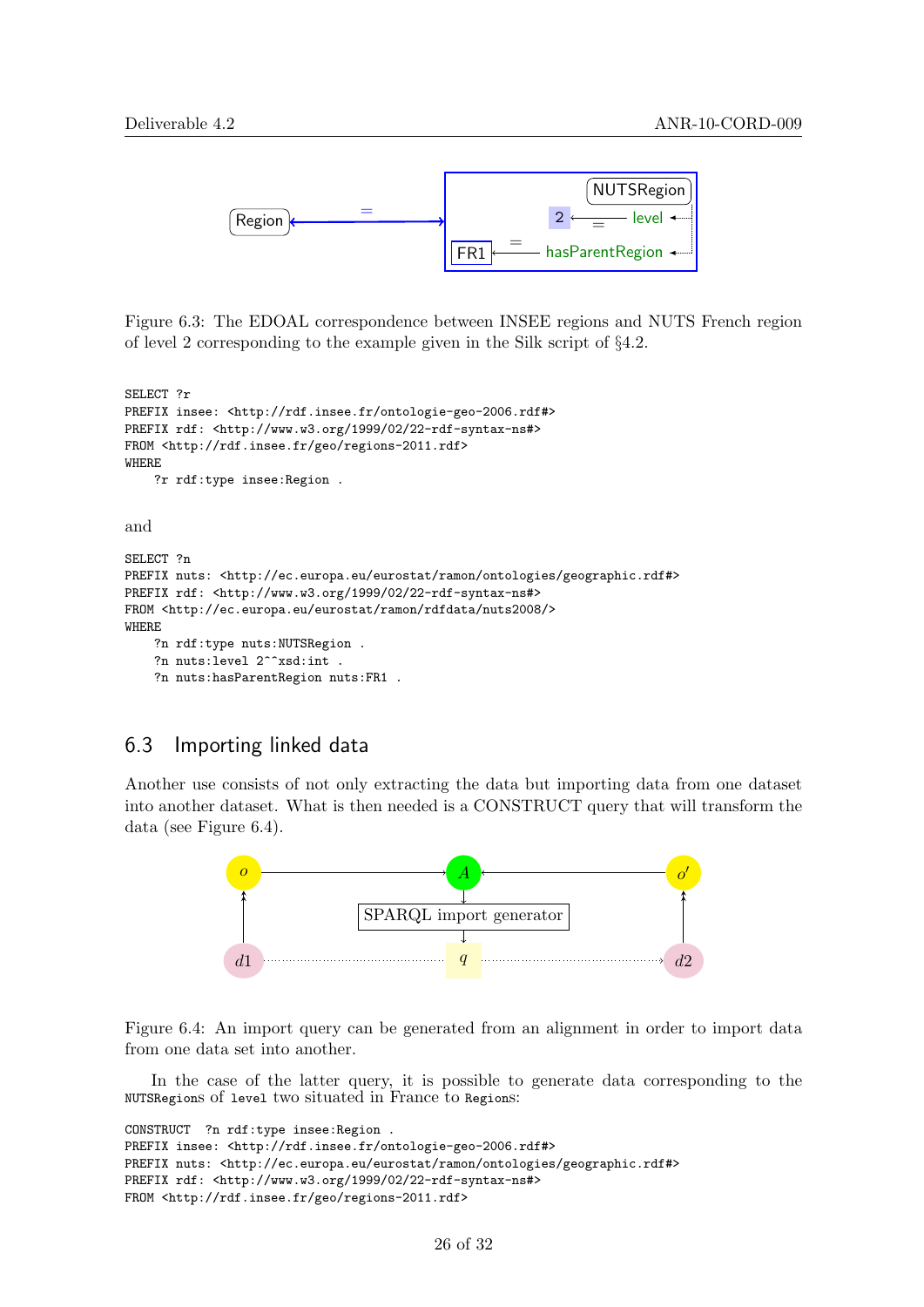

Figure 6.5: A SPARQL link generator generated from an alignment can directly link data sets with a single SPARQL query.

```
FROM <http://ec.europa.eu/eurostat/ramon/rdfdata/nuts2008/>
WHERE
    ?n rdf:type nuts:NUTSRegion .
```

```
?n nuts:level 2^^xsd:int .
    ?n nuts:hasParentRegion nuts:FR1 .
or, in the reverse direction,
CONSTRUCT
    ?r rdf:type nuts:NUTSRegion .
    ?r nuts:level 2^^xsd:int .
    ?r nuts:hasParentRegion nuts:FR1 .
PREFIX insee: <http://rdf.insee.fr/ontologie-geo-2006.rdf#>
PREFIX nuts: <http://ec.europa.eu/eurostat/ramon/ontologies/geographic.rdf#>
PREFIX rdf: <http://www.w3.org/1999/02/22-rdf-syntax-ns#>
FROM <http://rdf.insee.fr/geo/regions-2011.rdf>
FROM <http://ec.europa.eu/eurostat/ramon/rdfdata/nuts2008/>
WHERE
    ?r rdf:type insee:Region .
```
In the latter case, this is only possible because the query pattern is definite, i.e., by constraining the properties to have an exact value, we know which value must the generated instances have.

This is, however, not what is needed in the Datalift interlinking module.

#### 6.4 Generating links

Finally, one can imagine using SPARQL CONSTRUCT queries in order to generate owl:sameAs links between resources of two datasets. For that purpose, it is necessary that the EDOAL alignment provides enough information to identify the corresponding resources.

This is the case of the following correspondence which corresponds to the correspondence of §6.2 to which are added transformation information to transform the nom of an INSEE Region into the label of a NUTSRegion:

```
<sub>cell</sub></sub>
  <entity1>
    <edoal:Class rdf:about="&insee;Region" />
  </entity1>
  <entity2>
    <edoal:Class>
```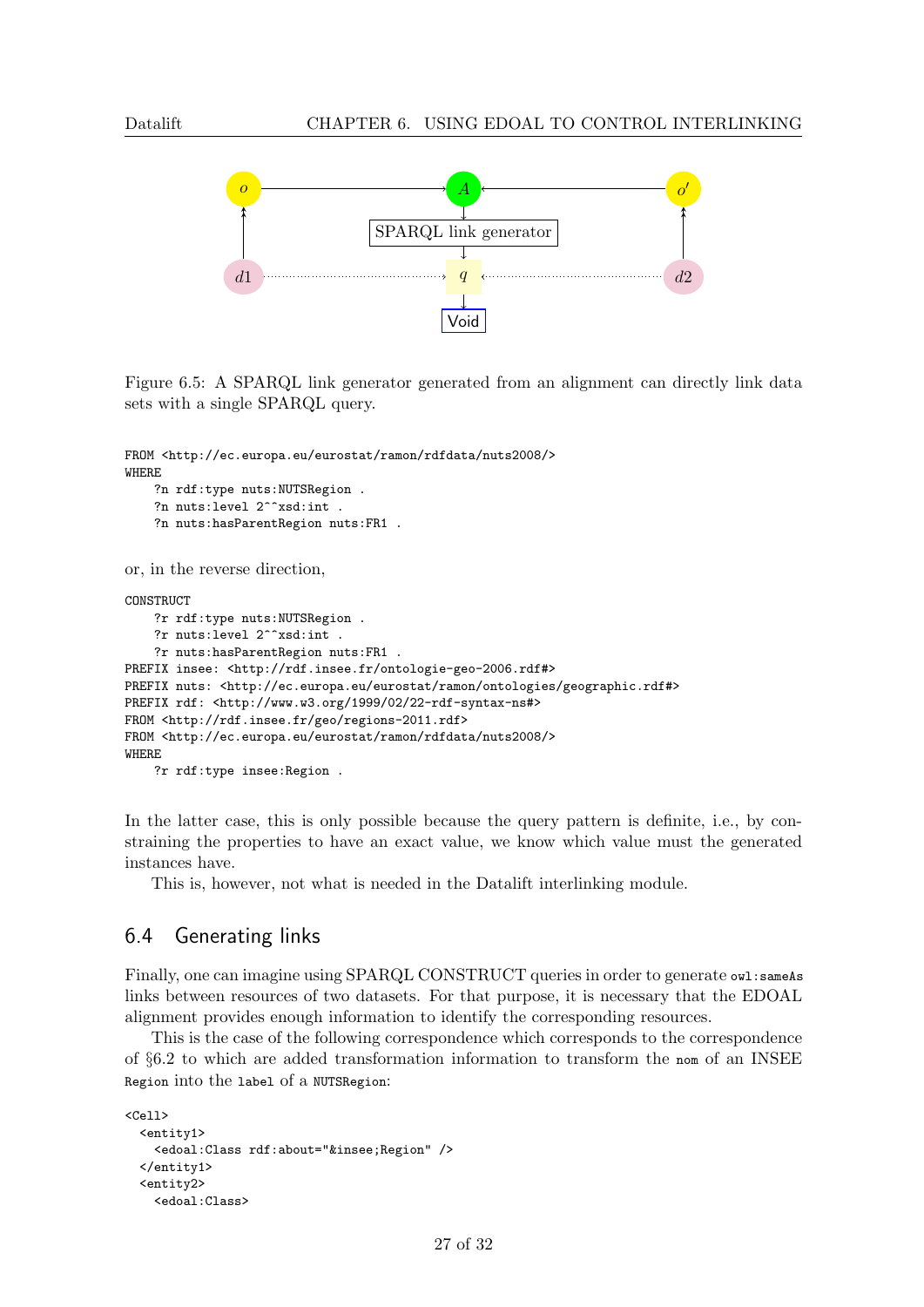```
<edoal:and rdf:parseType="Collection">
        <edoal:Class rdf:about="&nuts;NUTSRegion"/>
        <edoal:AttributeValueRestriction>
          <edoal:onAttribute>
            <edoal:Property rdf:about="&nuts;level"/>
          </edoal:onAttribute>
          <edoal:comparator rdf:resource="&xsd;equals"/>
          <edoal:value>2</edoal:value>
        </edoal:AttributeValueRestriction>
        <edoal:AttributeValueRestriction>
          <edoal:onAttribute>
            <edoal:Relation rdf:about="&nuts;hasParentRegion"/>
          </edoal:onAttribute>
          <edoal:comparator rdf:resource="&xsd;equals"/>
          <edoal:value><edoal:Instance rdf:about="&nuts;FR1"/></edoal:value>
        </edoal:AttributeValueRestriction>
      </edoal:and>
    </edoal:Class>
 </entity2>
 <!-- This may not be standard EDOAL -->
 <edoal:transformation>
    <edoal:Transformation edoal:type="o-">
      <edoal:entity1>
        <edoal:Property rdf:about="&insee;nom"/>
      </edoal:entity1>
      <edoal:entity2>
        <edoal:Property rdf:about="&nuts;name"/>
      </edoal:entity2>
    </edoal:Transformation>
 </edoal:transformation>
 <!-- A better rewriting -->
 <edoal:linkConstraint>
    <edoal:Cell>
      <edoal:entity1>
        <edoal:Property rdf:about="&insee;nom"/>
      </edoal:entity1>
      <edoal:entity2>
        <edoal:Property rdf:about="&nuts;name"/>
      </edoal:entity2>
    </edoal:Cell>
 </edoal:linkConstraint>
 <measure rdf:datatype='&xsd;float'>1.</measure>
 <relation> =</relation>
\langle/Cell>
```
This information can be expressed either as a transformation or as a constraints. It could also be expressed as a linking condition. This correspondence corresponds to (part of) Figure 6.6.

The corresponding SPARQL query generating links is:

```
CONSTRUCT ?r owl:sameAs ?n .
PREFIX insee: <http://rdf.insee.fr/ontologie-geo-2006.rdf#>
PREFIX nuts: <http://ec.europa.eu/eurostat/ramon/ontologies/geographic.rdf#>
PREFIX rdf: <http://www.w3.org/1999/02/22-rdf-syntax-ns#>
FROM <http://rdf.insee.fr/geo/regions-2011.rdf>
FROM <http://ec.europa.eu/eurostat/ramon/rdfdata/nuts2008/>
WHERE
    ?r rdf:type insee:Region .
    ?n rdf:type nuts:NUTSRegion .
    ?n nuts:level 2^^xsd:int .
```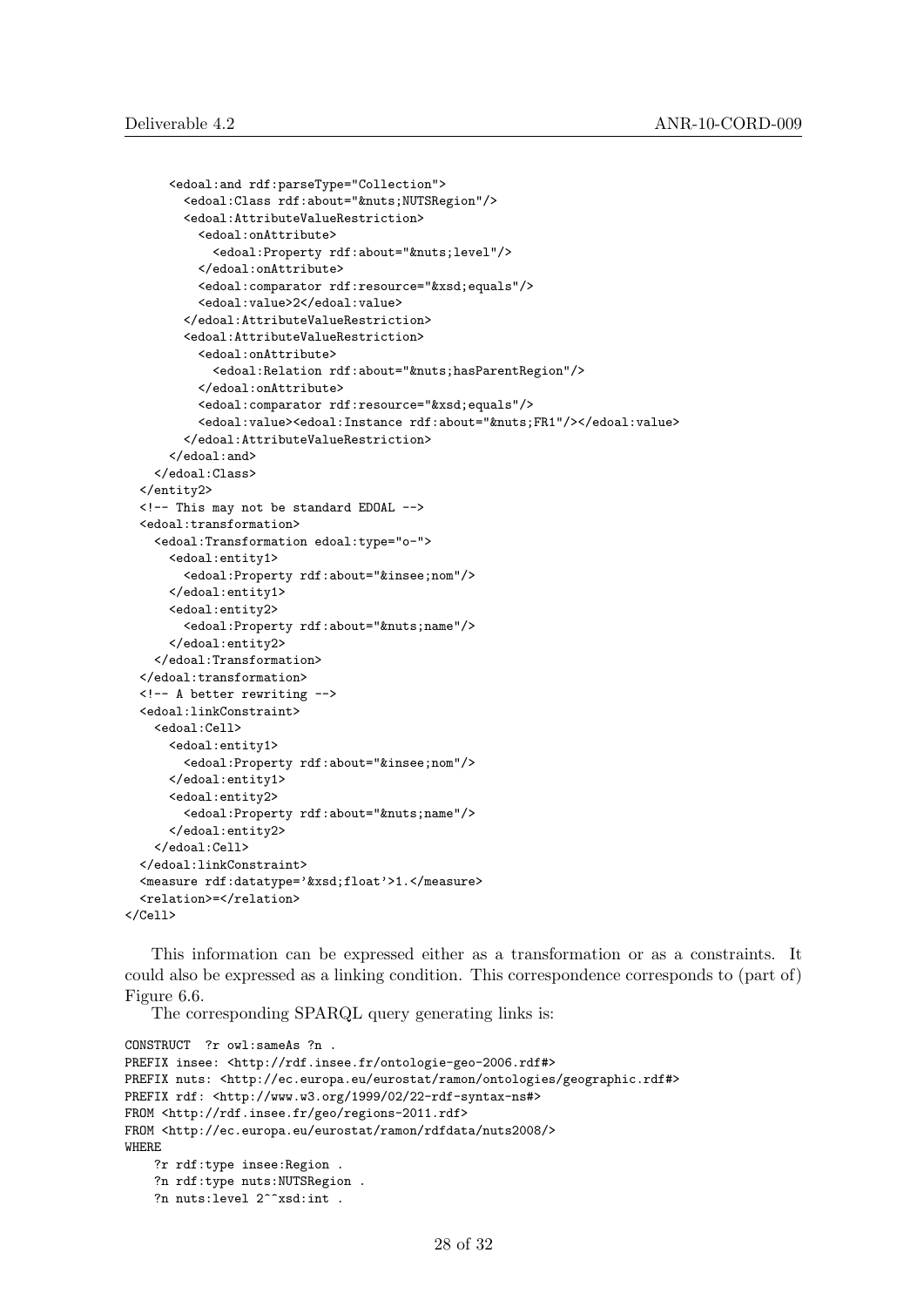

Figure 6.6: A more elaborate EDOAL correspondence indicating which properties must be compared in order to establish the link.

```
?n nuts:hasParentRegion nuts:FR1 .
?r insee:nom ?l .
?n nuts:name ?l .
```
This single SPARQL query performs what the script of §4.2 has accomplished. It can, in principle, be directly generated from the correspondences (similar Silk scripts could be generated as well).

#### 6.5 Implementation

This is not implemented so far but will certainly have to in the context of Datalift. Gianlucca Correndo already has a beginning of implementation of the importer generation. The obvious way to implement this would be to use the Visitor pattern to traverse inductively EDOAL expressions.

It is necessary to investigate how to share part of the code of these three functions. It seems clear that the two latter share at least the query pattern that is created inductively on the structure of the EDOAL expression. It is possible that the CONSTRUCT part could be expressed in the same way. The first type of operation, query mediation, is quite different because it is a query transformation and not a data transformation.

#### 6.6 Going further

EDOAL expression transformation is far from a simple task because:

- we want to rewrite query parts which match the most specific EDOAL expression
- it is difficult to recognise them because they may be interleaved with others.

Indeed, it is difficult to predict the interaction between the SPARQL queries at runtime. This is a well known problem of term rewriting: that of confluence. We want that whatever the order in which we evaluate the SPARQL queries, this will in the end provide the same result. This is trivially true if not two queries can match the same piece of data, not if several queries can concern the same resource. In the present case, we also would like that all rewriting concerning the same entity be treated within the same query (for both performance and coherence considerations). This problem seems to be well known in database mapping generation and is treated (for simple correspondences) in a recent paper [21].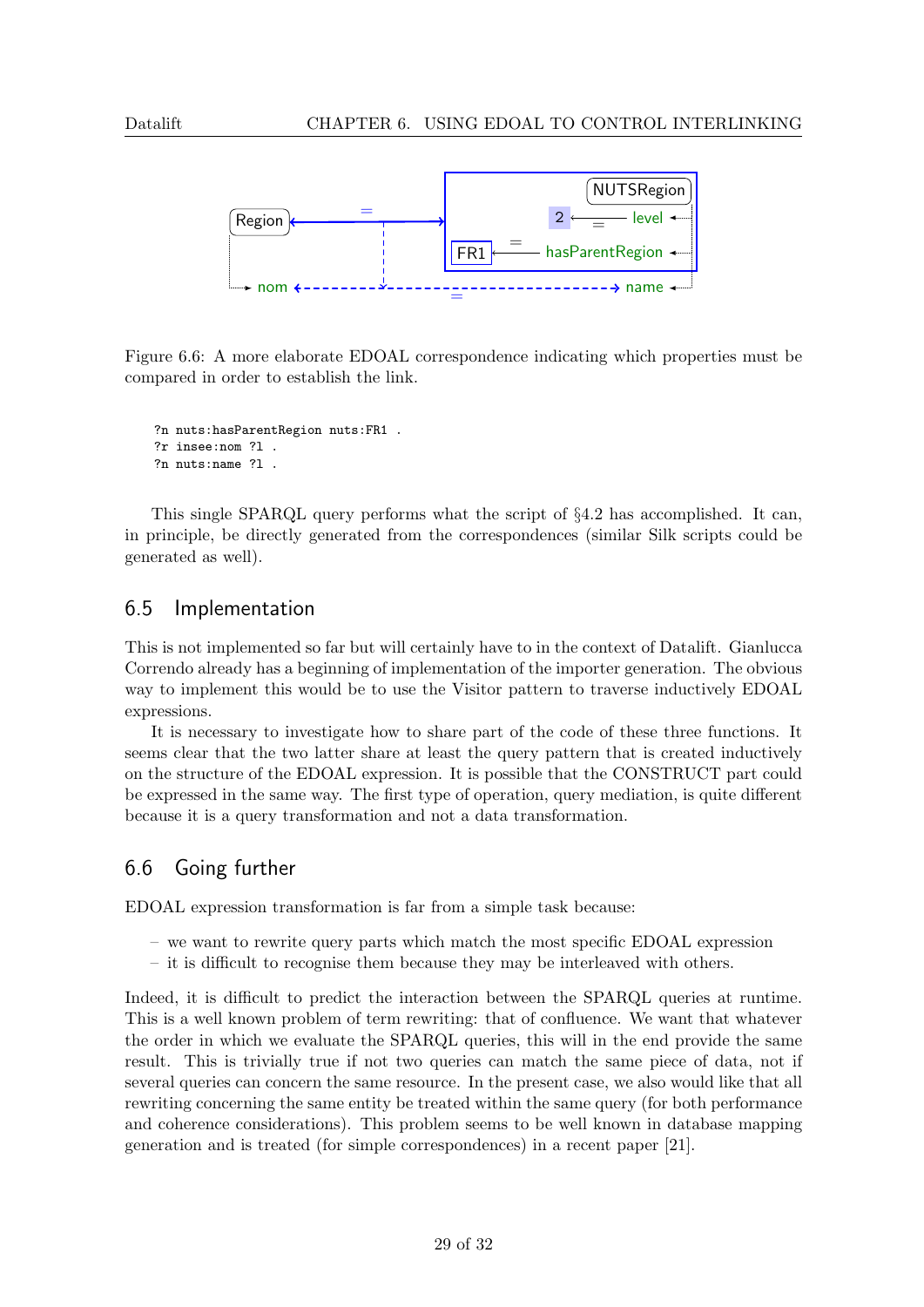#### 7. Conclusion

We now have an operational data interlinking module within the platform which should allow to experiment with novel interlinking algorithms. We also have plans for enriching this module that will be implemented in next year.

Our planned next steps are:

- integrating additional components
- integrating Silk script generator based on alignments (DMT)
- integrating Silk script generator based on alignments (EDOAL based)

We plan to achieve them within three months and to be able to experiment with this setting in order to decide if this strategy is valid or if we must change for another.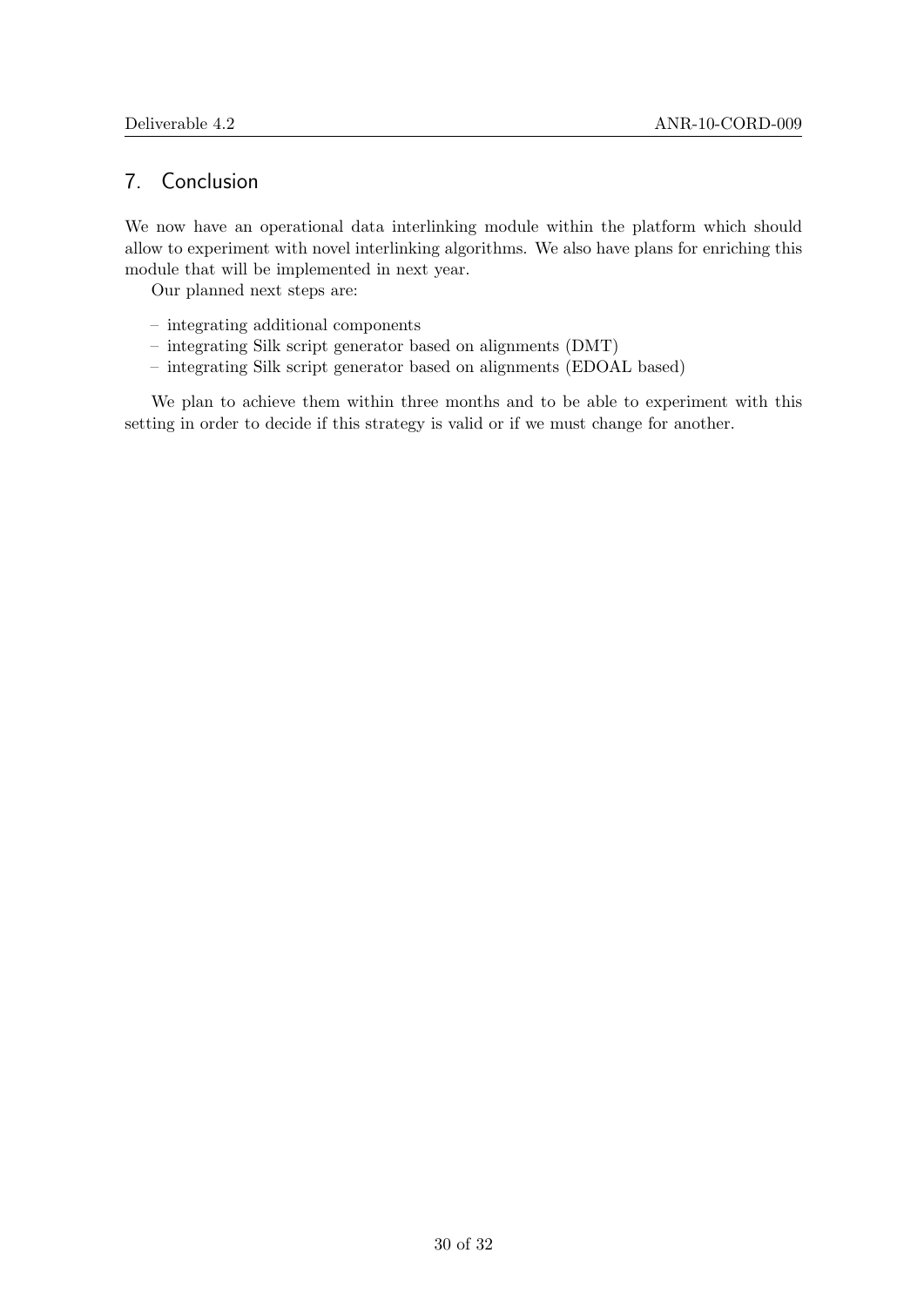#### **REFERENCES**

- [1] Olteanu A.-M. A multi criteria fusion approach for geographical data. In A. Stein, W. Shi, and W. Bijker, editors, *Quality Aspects in Spatial Data Mining*, pages 45–56. Taylor and Francis, 2008.
- [2] N. Abadie. Schema matching based on attribute values and background ontology. In Proc. 12th AGILE International Conference on Geographic Information Science, Hanovre (DE), 2009.
- [3] Y. Bishr. Semantic Aspects of Interoperable GIS. PhD thesis, ITC, Netherlands, 1997.
- [4] Christian Bizer, Julius Volz, Georgi Kobilarov, and Martin Gaedke. Silk a link discovery framework for the web of data. In Proc. 2nd Workshop on Linked Data on the Web (LDOW), April 2009.
- [5] W. Cohen, P. Ravikumar, and S. Fienberg. A Comparison of String Distance Metrics for Name-Matching Tasks. In 1<sup>st</sup> International Workshop on Information Integration on the Web (IIWeb'03), pages 73–78, Acapulco, Mexico, 2003.
- [6] Gianluca Correndo, Manuel Salvadores, Ian Millard, Hugh Glaser, and Nigel Shadbolt. Sparql query rewriting for implementing data integration over linked data. In Florian Daniel, Lois M. L. Delcambre, Farshad Fotouhi, Irene Garrigós, Giovanna Guerrini, Jose-Norberto Mazón, Marco Mesiti, Sascha Müller-Feuerstein, Juan Trujillo, Traian Marius Truta, Bernhard Volz, Emmanuel Waller, Li Xiong, and Esteban Zimányi, editors, Proc. EDBT/ICDT Workshops, Lausanne, Switzerland, March 22-26, 2010, 2010.
- [7] Jérôme David, Jérôme Euzenat, François Scharffe, and Cássia Trojahn dos Santos. The alignment api 4.0. Semantic web journal, 2(1):3–10, 2011.
- [8] Jérôme Euzenat, François Scharffe, and Axel Polleres. Processing ontology alignments with sparal (position paper). In Proc. IEEE international workshop on Ontology alignment and visualization  $(OAaV)$ , Barcelona (ES), pages 913–917, 2008.
- [9] J.-F. Girres and G. Touya. Quality assessment of the french openstreetmap dataset. Transactions in GIS, 14(4):435–459, 2010.
- [10] M. Goodchild and G. Hunter. A simple positional accuracy measure for linear features. International Journal of Geographical Information Science, 11(3):299–306, 1997.
- [11] J. Goodwin, C. Dolbear, and G. Hart. Geographical linked data: The administrative geography of great britain on the semantic web. Transactions in GIS, 12(1):19–30, 2008.
- [12] S. Hahmann and D. Burghardt. Connecting linkedgeodata and geonames in the spatial semantic web. In Proc. 6th International GIScience Conference, Zurich (CH), 2010.
- [13] M. Haklay. How good is openstreetmap information? a comparative study of openstreetmap and ordnance survey datasets for london and the rest of england. Environment and Planning B: Planning and Design, 37(4):682–703, 2010.
- [14] Paul Jaccard. Etude comparative de la distribution florale dans une portion des Alpes ´ et des Jura. Bulletin del la Société Vaudoise des Sciences Naturelles, 37:547–579, 1901.